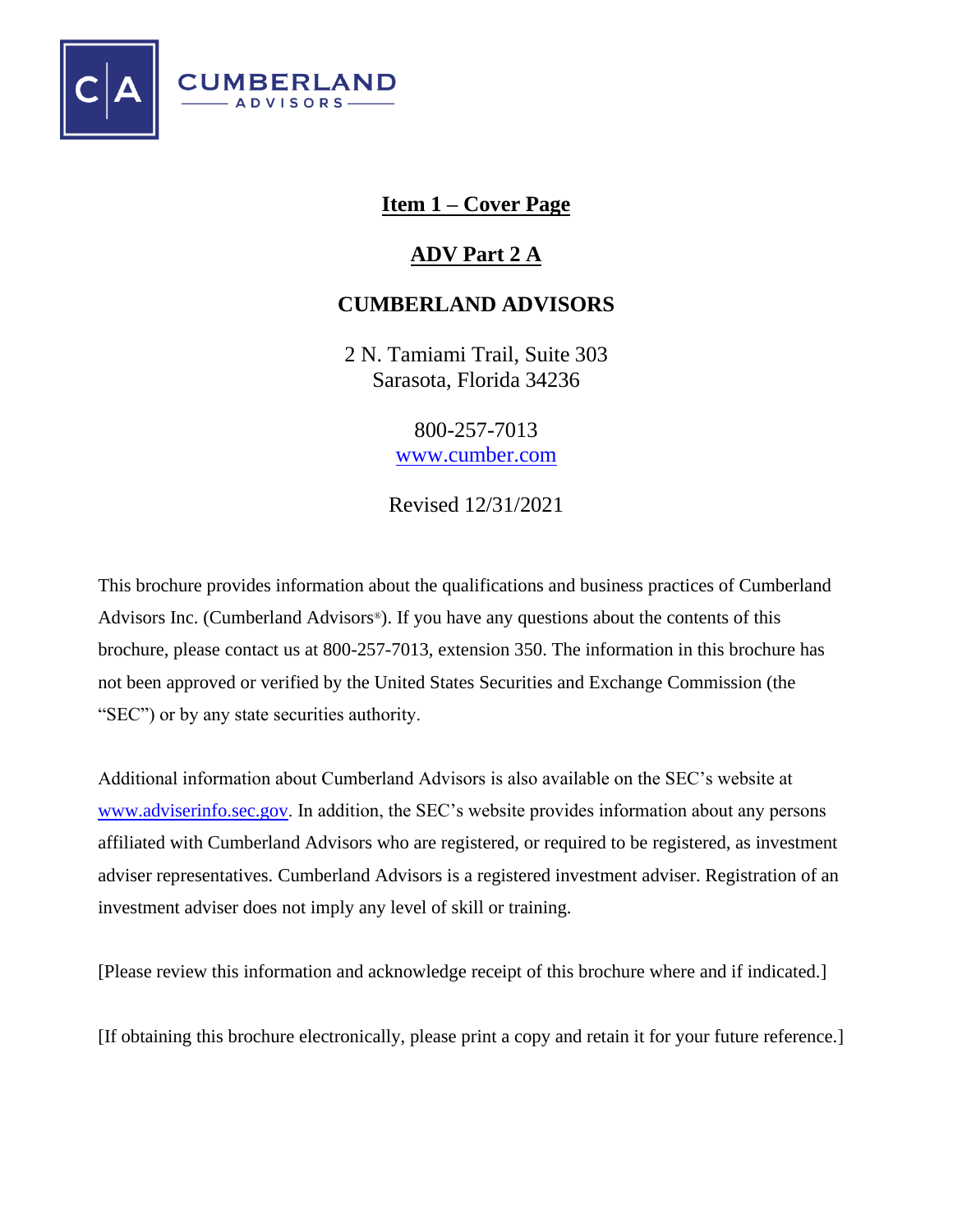### **ITEM 2 – MATERIAL CHANGES**

**The following is a summary of material changes which have occurred since the last annual update dated December 31, 2020:**

### **ITEM 18 – FINANCIAL INFORMATION**

02/15 - Due to the economic uncertainties surrounding the COVID-19 pandemic, in 2020 the firm received a Paycheck Protection Program ("PPP") loan in the amount of \$691,100, through the U.S. Small Business Administration. This loan was processed as part of the economic relief provided under the Coronavirus Aid, Relief, and Economic Security (CARES) Act. The firm has decided to pay the loan back and began doing so in February 2021.

05/18 - On May 18, 2021, the PPP loan was paid back in full.

### **ITEM 4 ADVISORY BUSINESS**

06/22 – Cumberland Advisors is no longer registered with the Municipal Securities Rulemaking Board (MSRB).

### **ITEM 12 – BROKERAGE PRACTICES**

07/22 - We added the following:

### **E. Handling of Trade Errors**

It is Cumberland's policy to ensure trading errors are handled and corrected in a timely manner in the best interest of the client affected by the error. Specifically, when Cumberland or a Financial Professional causes a trade error to occur in a client account that results in a loss, Cumberland works with the relevant broker-dealer or custodian in order to reimburse any costs paid by the client, and make whole the client transaction as it should have originally taken place/or not taken place. If correcting the trade error results in a gain to Cumberland, Cumberland will keep that gain to offset future losses during the year. The retained gain is not shared with the Financial Professional or account owners and any net positive balance at the end of the year will be donated to a non-profit or charity. This situation would result in a benefit to Cumberland as we will receive a tax deduction for the gift.

All trade errors should be corrected within a reasonable period of time following discovery of the error. Cumberland will not use commissions from client accounts to correct trade errors. It is the policy of Cumberland that Financial Professionals are not permitted to make payments to clients or to client accounts.

Clients and prospective clients may obtain a copy of the entire brochure, free of charge, by contacting Timothy J. Lyle, Compliance Officer, at 800-257-7013 ext. 350; or by visiting our website [www.cumber.com.](http://www.cumber.com/)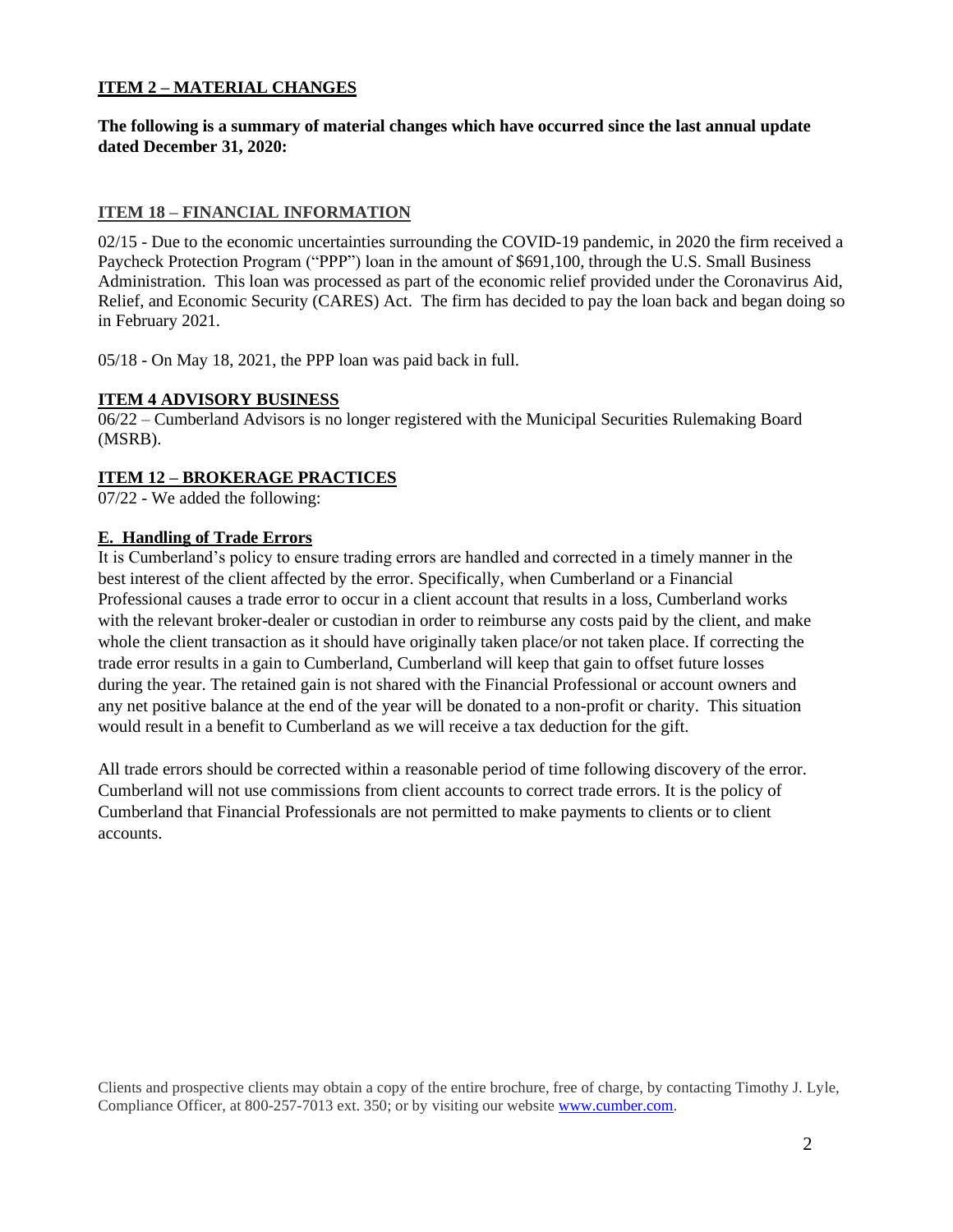# **ITEM 3 – TABLE OF CONTENTS**

| 1. Cover Page                                                                                       | 1                |
|-----------------------------------------------------------------------------------------------------|------------------|
| 2. Material Changes                                                                                 | $\boldsymbol{2}$ |
| 3. Table of Contents                                                                                | 3                |
| 4. Advisory Business                                                                                | 4                |
| 5. Fees and Compensation                                                                            | 5                |
| 6. Performance Based Fees and Side by Side Management                                               | 7                |
| 7. Types of Clients                                                                                 | 7                |
| 8. Methods of Analysis, Investment Strategies, and Risk of Loss                                     | 8                |
| 9. Disciplinary Information                                                                         | 21               |
| 10. Other Financial Activities and Affiliations                                                     | 21               |
| 11. Code of Ethics, Participation or Interest in Client Transactions<br><b>And Personal Trading</b> | 22               |
| <b>12. Brokerage Practices</b>                                                                      | 23               |
| <b>13. Review of Accounts</b>                                                                       | 26               |
| 14. Client Referrals and Other Compensation                                                         | 26               |
| 15. Custody                                                                                         | 26               |
| 16. Discretion                                                                                      | 27               |
| 17. Voting Client Securities                                                                        | 27               |
| <b>18. Financial Information</b>                                                                    | 27               |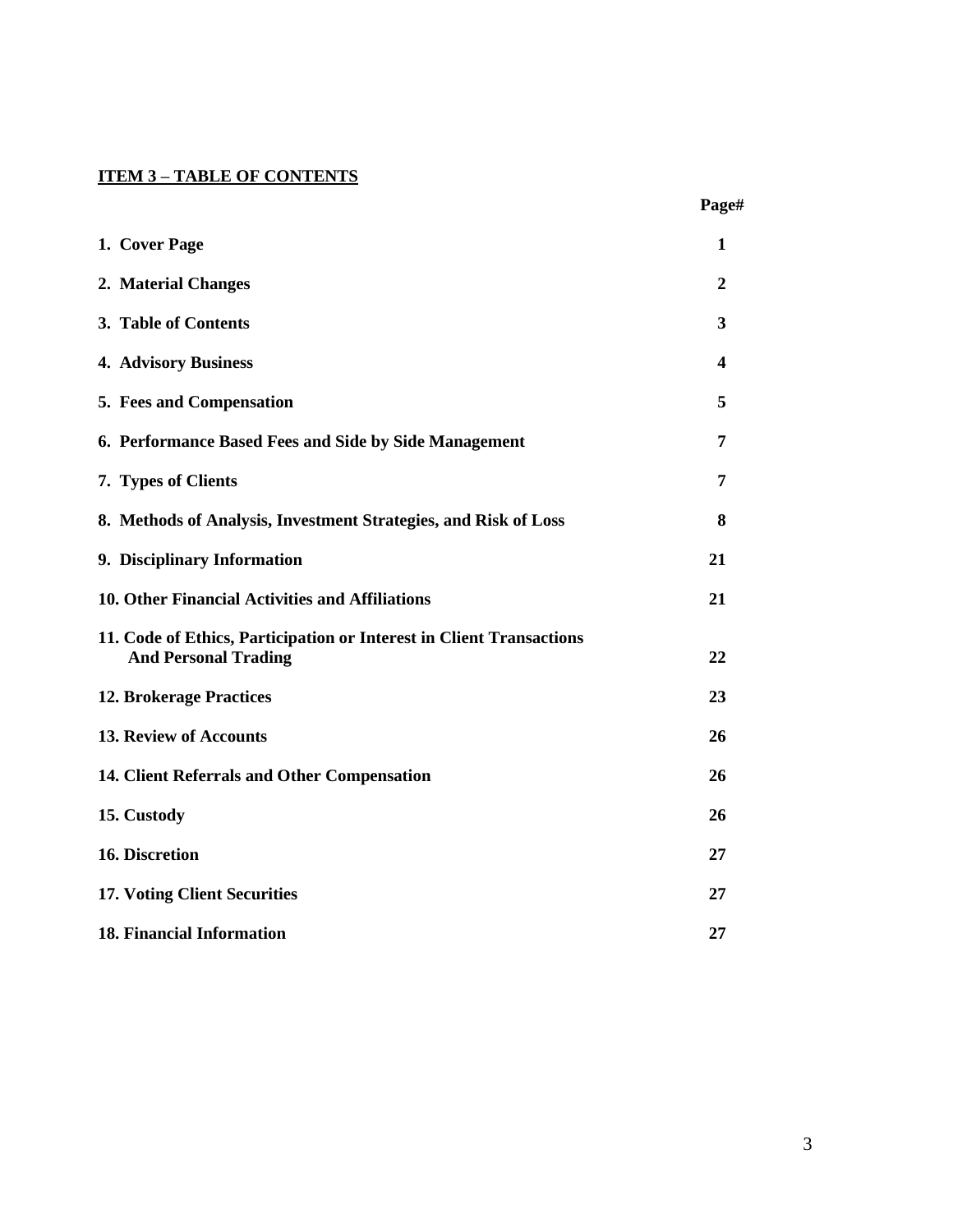### **ITEM 4 – ADVISORY BUSINESS**

Cumberland Advisors is a registered investment advisory firm headquartered in Sarasota, FL (with a branch office in Vineland, NJ). Originally founded in 1973, the firm has clients in approximately 49 states, the District of Columbia, and several foreign countries. Cumberland Advisors is 65.6% owned by employees.

As of 12/31/21, the firm had assets under management of \$4.08 billion. This includes fixed income accounts (municipal bond and taxable fixed-income securities) as well as equity accounts (using exchange-traded funds only). Cumberland Advisors had (i) discretionary assets under management in the amount of \$4,064,646,747 and (ii) nondiscretionary assets under management of \$18,749,530. Our clients include high net worth individuals, institutions, investment companies, public and corporate retirement plans, corporations, foundations and government entities (direct clients as well as managed money through financial advisors). For most investment styles, our stated minimum "household" investable asset size is \$1,000,000, with account sizes that range up to multi-digit millions.

Cumberland Advisors has numerous investment styles designed to meet the investment needs of a wide variety of clients. Please see **Item 8 – Methods of Analysis, Investment Strategies and Risk of Loss**, for information on some of these styles.

Our portfolio management emphasizes long-lasting relationships. Cumberland Advisors tailors its advisory services to individual clients' needs and objectives by having personalized discussions among clients, their consultants, tax advisors, and the assigned portfolio management contact at Cumberland Advisors. Clients may impose cash restrictions and asset allocation restrictions.

Cumberland Advisors provides financial advisory and consulting services to state and local governments and furnishes advice with respect to investments on a non-managed, non-discretionary basis. This advice is provided through consulting agreements with state and local governmental units for special-purpose funds, including reserves or pension funds. Cumberland Advisors also provides external credit analysis and assists with credit reviews through consulting arrangements with banks. Consulting services are usually provided to individuals or institutions where investment advice is provided to the client and acted upon by the client, rather than at the discretion of Cumberland Advisors.

Cumberland Advisors provides asset management services through both wrap-fee programs and traditional management programs. Wrap-fee programs, which are described in more detail in the applicable disclosure brochures published by their respective sponsors, bundle or "wrap" investment advisory, trade execution and custodial services into a package for which the client pays a single fee to the sponsor based on a percentage of the assets enrolled in the service. Cumberland Advisors does not sponsor a wrap-fee program. In addition, consulting services such as asset allocation and market advice may also be provided by Cumberland Advisors to the wrap client. Program sponsors pay our investment advisory fee. Clients who participate in a wrap fee program should consider whether the program's fees may exceed the aggregate cost of such services if they were to be provided separately. Clients should take into account the level of the fee charged by the sponsor, the amount of portfolio activity in the account, and the value of the custodial and other services, which are provided under the program.

Cumberland Advisors provides services through traditional management programs for an investment management fee, with transaction services billed separately on a per-transaction basis and custodial services billed by an unaffiliated custodian. From a management perspective, there is not a fundamental difference in the way Cumberland Advisors manages wrap-fee accounts versus traditional management accounts. The only significant difference is the way in which transactional and custodial services are paid.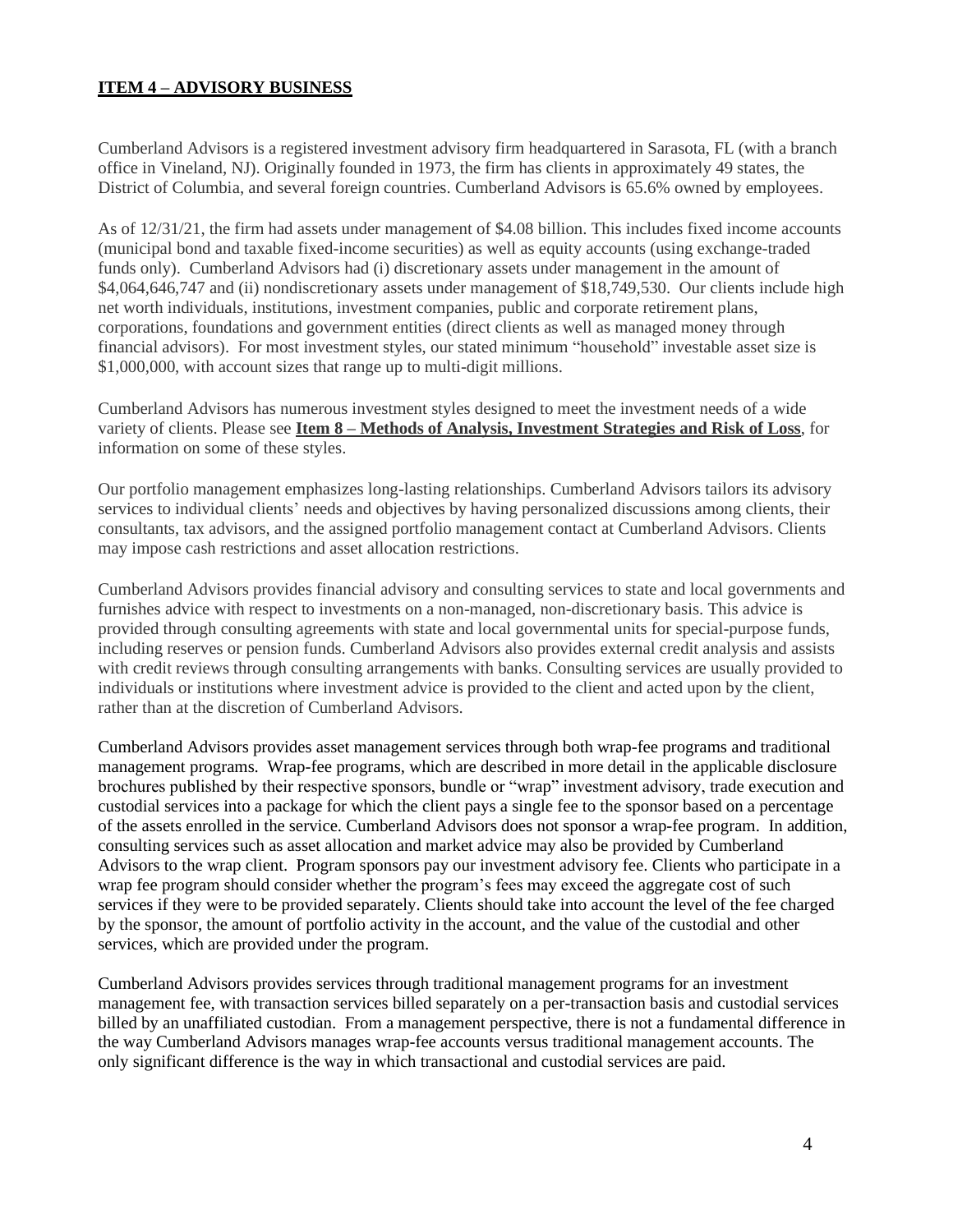# **ITEM 5 – FEES AND COMPENSATION**

# **A. Advisory Fees and Compensation**

### *Investment Advisory Fees*

Cumberland Advisors charges an advisory fee (the "Advisory Fee") to its direct investment advisory clients, in accordance with the fee schedules set forth below.

The investment management fees that Cumberland Advisors charges are typically negotiated with each client. Cumberland Advisors takes into account the complexity and type of securities portfolios the client is interested in when considering the amount of fee charged. The fees stated below represent the maximum fee that may be charged for each type of portfolio. The fee that Cumberland Advisors and the client agree upon can be found in the documents in Cumberland Advisors' client files. Cumberland Advisors also manages money as a subadvisor through other firm's platforms and programs. The fees charged in these programs can be found in the disclosure documents for each program.

Investment Management Fees:

- Exchange-Traded Fund (ETF) Portfolios Maximum Annual Fee Charged 100 basis points (1.00%)
- Balanced Portfolios Maximum Annual Fee Charged 75 basis points (0.75%)
- Fixed Income Portfolios, Master Limited Partnership (MLP) Portfolios, Active/Passive Portfolios Maximum Annual Fee Charged – 52.5 basis points (.525%)

#### *Model Delivery Fees*

Cumberland Advisors may charge fees for the delivery of portfolio construction and/or buy and sell signals to certain customers or other investment advisors. The fees for this service will be individually negotiated with the other party and will be billed quarterly in advance.

### *Financial Planning Fees*

Fees for preparation, analysis and discussion of a financial plan or selected financial planning modules can be either a fixed, negotiated fee, or an hourly rate that does not exceed \$500 per hour.

### **B. Payment of Fees**

Investment advisory clients are typically billed in advance for advisory fees on a quarterly basis in the first month of each quarter. Accounts billed in arrears are an exception and determined by custodian rules. Generally, new accounts that are opened during the quarter are billed when released for trading and additional deposits during the quarter generate interim invoices. Accounts that are closed during the quarter generate interim credit invoices or refunds. [Set forth below is additional detail related to Cumberland Advisors' quarterly billing process]:

### *Quarterly bills for existing accounts*

There are three types of accounts for billing purposes:

1. Direct-bill accounts – Our Accounting Department uses the fee calculated by the portfolio and client management system, based on the market value on the last day of the prior quarter.

2. Wrap accounts - Custodian bills for Cumberland Advisors' services and generates a fee report for Cumberland Advisors' use.

3. Wrap accounts – Cumberland Advisors generates the custodian billing. Accounts are invoiced by Cumberland Advisors, based on the market value of the account on the last day of the prior quarter. The Accounting Department prepares a report of fees that is uploaded to the custodian.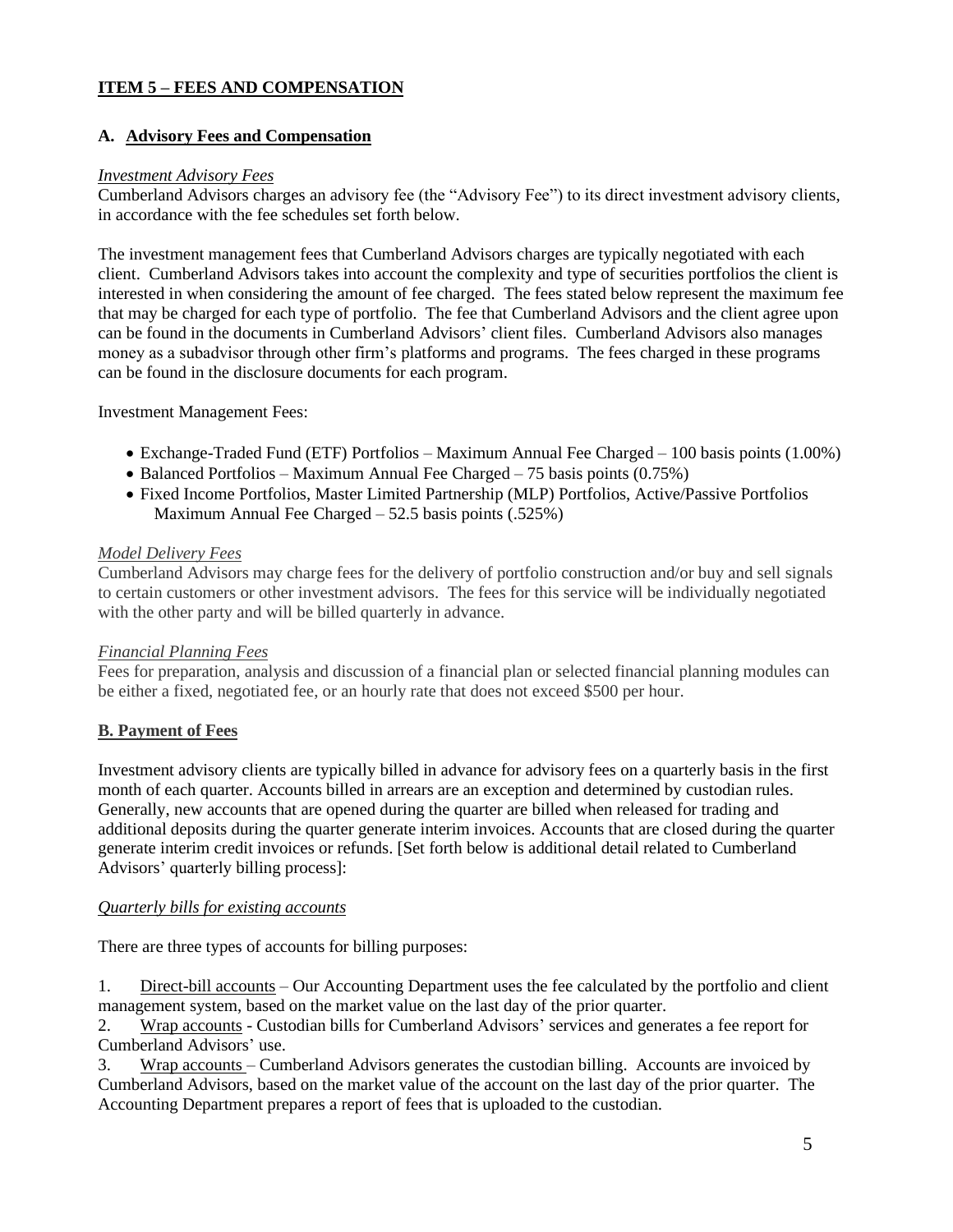Based on billing instructions for each, custodians will be notified of amounts owed by fax, email, or uploaded online. With the exception of direct bill accounts, fees are posted in our internal accounting system when they are deducted from client accounts by the custodian and copies of all direct-bill invoices will be electronically stored.

Debit reports are generated in a portfolio and client management system for Wrap accounts, by custodian. Fees are posted to Cumberland Advisors' accounting system when custodian reports are received. In cases where the custodian reports are not received in a timely manner, Cumberland Advisors will estimate the amount to be received, based on prior quarter-ending market value, and will post the estimate to our internal accounting system until the actual fee report is received, at which time the accounts will be adjusted in the accounting system. A copy of all debit reports will be electronically stored.

#### *New accounts opened during the billing period*

The New Accounts Department will determine if the new account: needs to be direct-billed, is a wrap account for which Cumberland Advisors generates an invoice or, is a wrap account on which the custodian bills. If the account is a direct-bill account for which Cumberland Advisors generates an invoice, the Accounting Department will calculate a prorated fee. Direct-bill clients will receive an invoice for the fee amount to be paid. Invoices are due upon receipt. If the account is a wrap account for which Cumberland Advisors calculates the fee, debit reports will be sent to the custodian and the fee amount will be paid directly from the clients' account. Invoices are due upon receipt.

Fees for new direct bill accounts or wrap accounts for which Cumberland Advisors generates an invoice will be posted to a portfolio and client management system, our accounting system, and a copy will be stored electronically. Charges for wrap accounts for which the custodian calculates Cumberland Advisors' fee, will be posted in Cumberland Advisors' portfolio and client management system when the fee is deducted from the account. Wrap accounts that open in the current quarter may not be changed until the following quarter, depending on custodian rules. Any debit reports received or generated for wrap accounts will be stored electronically.

#### *Additional deposits to an account during the billing quarter*

There will be additional fees charged on all contributions of cash or equivalent value of "in kind" securities at the time the contribution is made to the portfolio, pro-rated through the end of the quarter. The fee will be included with the next quarter billing. If it is determined that an interim fee is required, an invoice will be generated in the portfolio and client management system and recorded in Cumberland Advisors' accounting system, and a copy of the invoice will be stored electronically. Fees on wrap accounts for which the custodian generates the charges will be posted when the fee is deducted from the clients' account.

### *Withdrawals to an account during the billing quarter*

On direct-bill and Wrap accounts for which Cumberland Advisors generates the invoice, there will be credits issued on withdrawals of cash or equivalent market value of "in kind" securities at the time the withdrawal is made to the portfolio, pro-rated through the end of the quarter. If it is determined that a credit is required, a create invoice will be generated in the portfolio and client management system and the fee will be applied against any outstanding balance in the client account and will be posted to the portfolio and client management system and our accounting system. The refund will be applied against the next quarter billing. If there is no outstanding balance remaining, the fee amount will be refunded to the client, or to the client's transferred account. On Wrap accounts that the custodian bills, withdrawal refunds on Cumberland Advisors' fees are determined by custodian rules.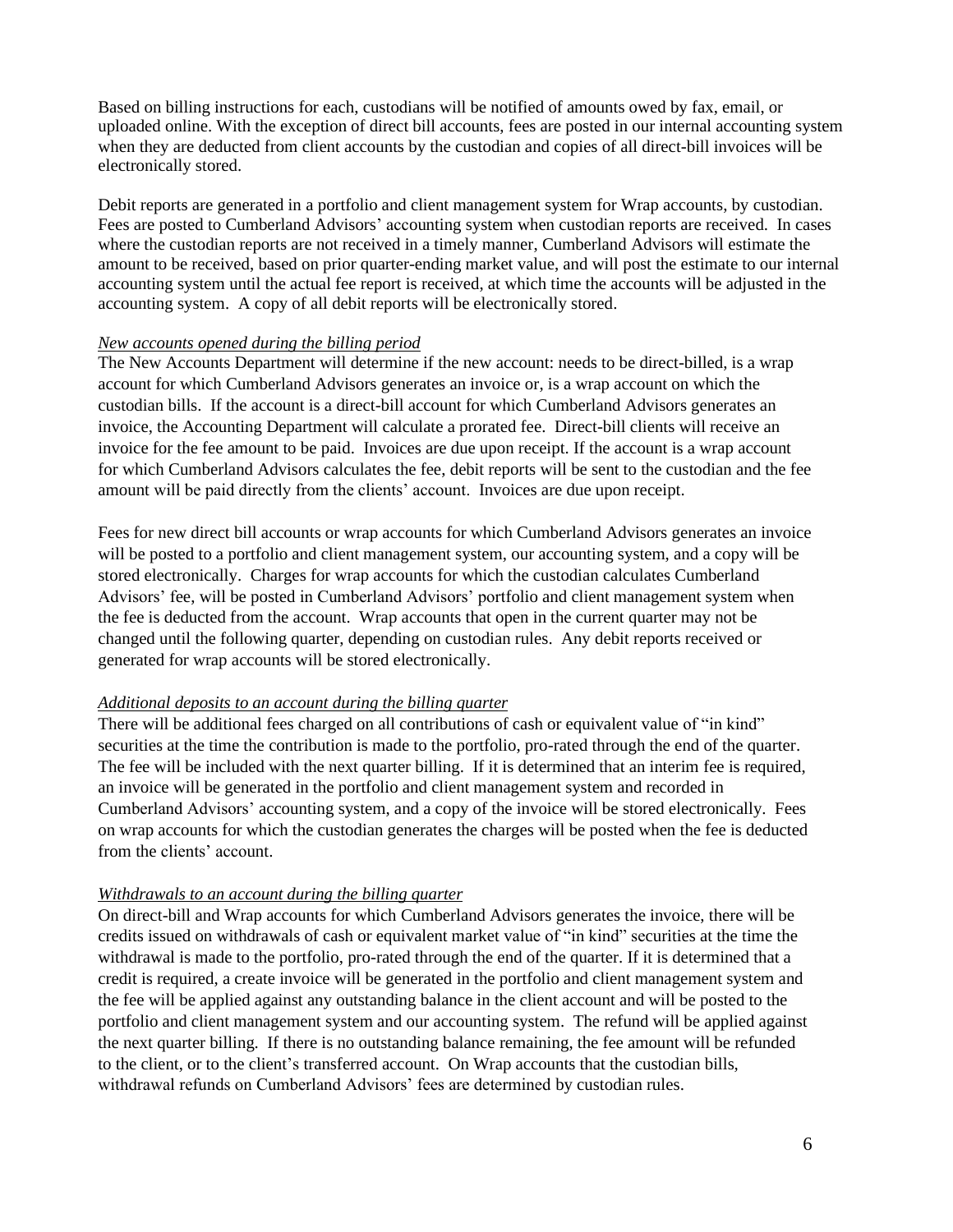### *Accounts that close during the billing quarter*

When notice is received by email from the Operations Department that a direct-bill or Wrap account for which Cumberland Advisors generates the invoice, is closing, the Accounting Department will calculate a prorated interim credit of prepaid fees for the period from the date of termination through the end of the then-current quarter based on the number of days remaining in that quarter. Interim credits will be posted in the portfolio and client management system and our accounting system and a copy of the credit invoice will be store electronically. Accounts that are paid in full but have an outstanding credit balance will be refunded by Cumberland Advisors within approximately 45 days of closing. On Wrap accounts that the custodian bills, closed account refunds on Cumberland Advisors' fees are determined by the custodian's rules.

# **C. Additional Fees and Expenses**

In addition to the Advisory Fees paid to Cumberland Advisors, investment advisory clients will sign separate agreements with an unaffiliated custodian and pay a fee for their custodial services to that custodian. These fees may include an account set-up fee, an annual basic fee, and early closure fee, in addition to the basic quarterly fee charged by the custodian. Additional fees and expenses that may be charged to investment advisory clients include the following:

• As part of our investment advisory services to you, we invest, or recommend that you invest, in exchange traded funds. The fees that you pay to our firm for investment advisory services are separate and distinct from the fees and expenses charged by exchange traded funds (described in each fund's prospectus) to their shareholders. These fees will generally include a management fee and other fund expenses.

- Clients investing in Exchanged Traded Funds (ETFs) securities will pay a commission per share to the broker executing these trades. See Item 12, Brokerage Practices.
- Clients investing in bond accounts may be charged a "mark-up" or "mark-down" fee or, if trade is done on an agency basis, they may be charged a commission which is paid to the broker executing the fixed-income securities trade.

# **D. Termination**

Investment advisory clients are typically billed in advance for fees incurred on a quarterly basis in the first month of each quarter. The client may terminate the investment contract with Cumberland Advisors at any time, by a telephone call followed by a written notice. In the event of termination by the client, and upon written request from the client, prepaid fees for the current quarter will be refunded on a prorated basis.

# **ITEM 6 – PERFORMANCE-BASED FEES AND SIDE BY SIDE MANAGMENT**

Cumberland Advisors does not charge its client's performance-based fees. (i.e. fees based on a share of capital gains or capital appreciation of the assets of a client). Side by Side Management is not applicable to Cumberland Advisors.

# **ITEM 7 – TYPES OF CLIENTS**

Our clients include high net worth individuals, institutions, investment companies, public and corporate retirement plans, corporations, foundations and government entities (direct clients as well as managed money through financial advisors).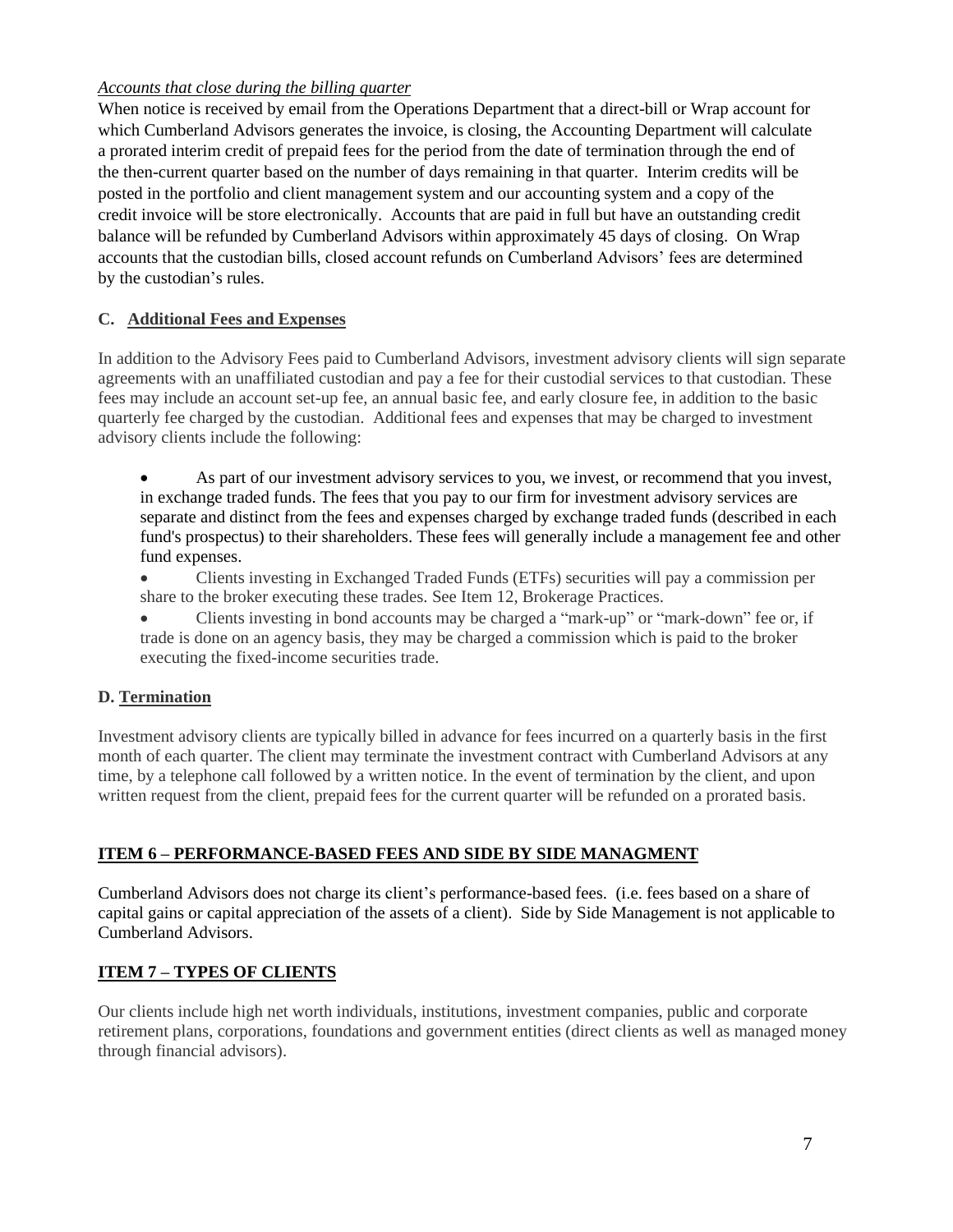### Non-Profit Organizations

Our investment professionals can use a blend of 13 investment styles to reflect the short and long–range financial goals of an organization. The portfolio is rebalanced when necessary to maintain target asset allocations and adhere to any restrictions that the client may have requested to be imposed on the account.

Generally, Cumberland Advisors requires a minimum "household" investable asset size of \$1,000,000; however, Cumberland Advisors reserves the right to waive the minimum account or to impose a higher minimum. Minimum account sizes are as follows:

> Fixed Income Investment Styles: \$500,000 Market Volatility/Leveraged Market Volatility Styles: \$100,000 Equity and Balanced Investment Styles: \$250,000

# **ITEM 8 – METHODS OF ANALYSIS, INVESTMENT STRATEGIES AND RISK OF LOSS**

# **Firm Philosophy, Method of Analysis, and Investment Strategies**

Cumberland Advisors seeks to manage risk as well as return. We strive to offset the erosion of financial assets by inflation, and to realize appreciation so that the real value of assets is maintained. We construct portfolios of bonds, stocks, or both. Investing in securities involves a risk of loss that clients should be prepared to bear.

Cumberland Advisors' portfolio managers work as a team to develop investment strategies. Each client works primarily with one investment advisor representative or portfolio manager.

Cumberland Advisors' portfolios reflect our clients' varying needs. Some clients are families with assets to be conserved and enhanced. Some are institutions seeking prudent supervision for retirement, endowment, or cash management. The objectives range from growth-oriented total return to current income.

We offer our investment management services to individuals and institutions either directly or through certain financial institutions and advisors (wrap accounts). We focus on preservation and prudent growth of client money. We have multiple portfolio strategies to help do this.

All of our portfolio styles are in separately managed accounts only. This means that Cumberland Advisors does not manage a pooled investment vehicle where clients own "part" of the invested whole. Rather, our main strategies (known as portfolio styles) use individual bonds and investment funds to construct individual accounts based on specific objectives. Our main portfolio styles are:

- Tax-Free Municipal Bonds
- Taxable Bonds
- Market-Based Exchange-Traded Funds (ETFs) US/ International/Global/Tactical Trend Allocation
- Master Limited Partnership

# **Core Concepts**

Since its founding in 1973, Cumberland Advisors' investment strategy has been based upon the following critical economic concepts:

- *The value of stocks and bonds is linked to interest rates.*
- *The nominal interest rate has three parts: a "real" interest rate, an expectation of inflation, and a risk premium.*
- *Opportunities in the markets are present at all times, especially in the midst of euphoria or hysteria.*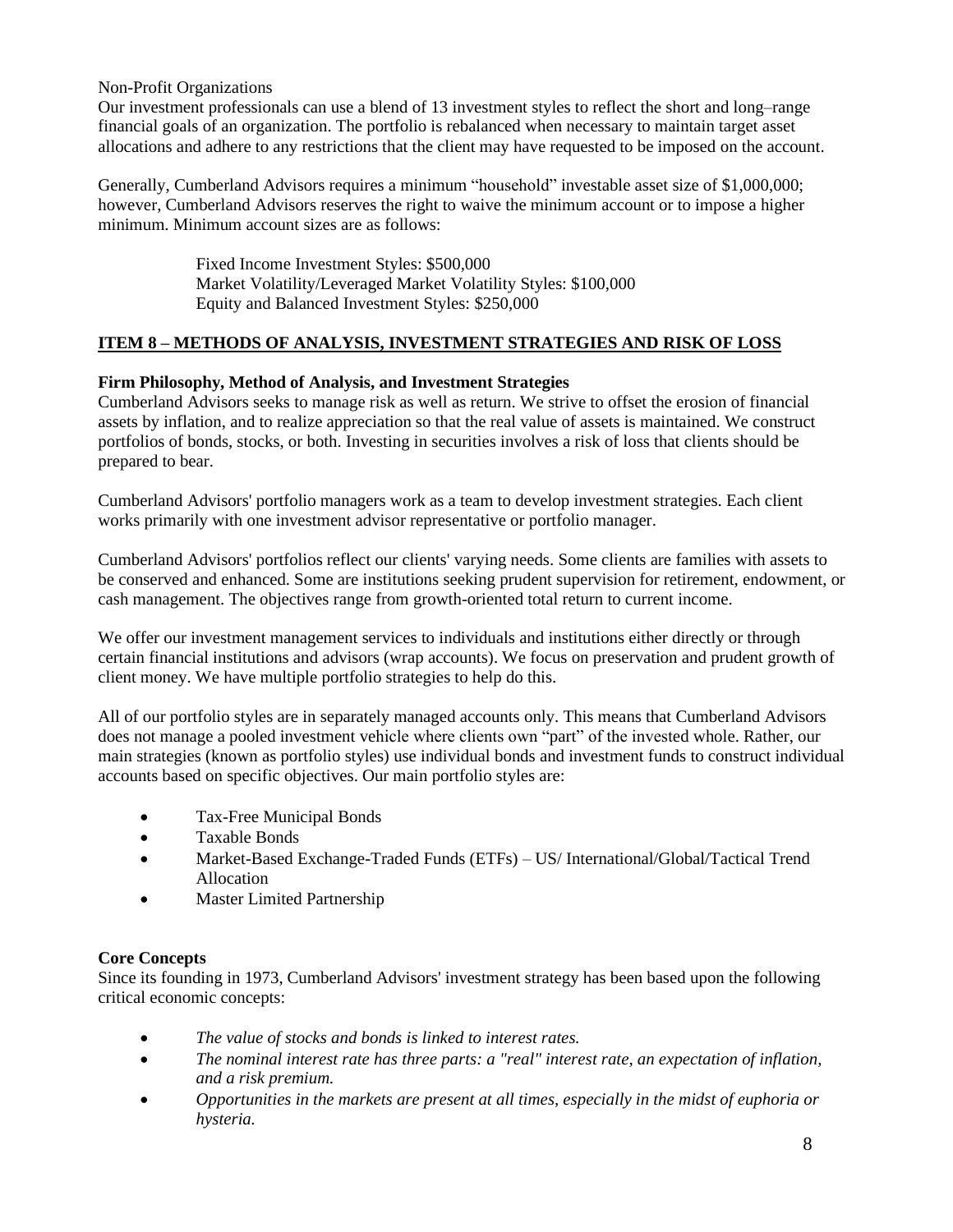# **Fixed-Income Risks:**

Investing in any securities involves a risk of loss that the investor should be prepared to bear. Bonds have the following known risks:

- *Credit:* Creditworthiness of issuers impacts ability to pay.
- *Default:* Due to poor revenue, management failure, or fraud
- *Interest rate:* Rising inflation erodes real value of the bonds.

### Notes:

1. *High Investment-Grade Bias:* We specialize in seeking highest-quality, investment-grade bonds for individual client accounts. The client owns specific bonds, chosen to satisfy the client account's specific requirements, usually with revenue-generating and general-obligation (GO) properties. We employ our own proprietary rating system and analysts to determine suitability of bonds for our conservative portfolios.

2. *Active Bond Management:* We actively manage the individual portfolios through the entire business cycle, lengthening or shortening durations, maturities, and features based on our market outlook. We do not construct laddered portfolios.

### **General Exchange-Traded Fund (ETF) Risks:**

Investing in equity securities involves a risk of loss that the investor should be prepared to bear. Except for the Tactical Trend Allocation style, we use exchange-traded funds (ETFs) exclusively for our separately managed accounts equity accounts.

Relative to mutual funds, ETFs are more transparent, trade efficiently throughout the day on stock exchanges, have better tax scenarios, give pure market access to global markets and asset classes, and are significantly less expensive on the whole. ETFs have the following risks:

- *Transaction costs:* Can erase or erode gains.
- *Lack of liquidity:* New or non-supported funds can rise bid/ask spread costs and impede quick exits.
- *Fund closure:* ETF sponsor can close fund (inconvenient).
- *Trading intricacy:* Due to market exchange mechanism, trading can be more complex.
- *Rebalancing:* Due to the rebalancing strategy used for ETF strategies, positions may be sold or closed in the very short-term (within 30 days). Also, the same security may be bought for some accounts, while being sold for others. This may result in increased commissions for some clients. This rebalancing strategy does not take into consideration any tax implications that may result from this type of trading.

# **General Exchange-Traded Notes (ETNs) Risks**:

ETNs are different. Instead of being an independent pool of securities, an ETN is a bond issued by a financial institution. That company promises to pay ETN holders the return on some index over a certain period of time and return the principal of the investment at maturity. However, if something happens to that company (such as bankruptcy) and it's unable to make good on its promise to pay, ETN holders could be left with a worthless investment (just like anyone else who had lent the company money).

- *Credit Risk*. ETNs are unsecured debt obligations of the issuer.
- *Market Risk.* As an index's value changes with market forces, so will the value of the ETN in general. This can result in a loss of principal to investors.
- *Liquidity Risk*. Although ETNs are exchange-traded, a trading market may not develop.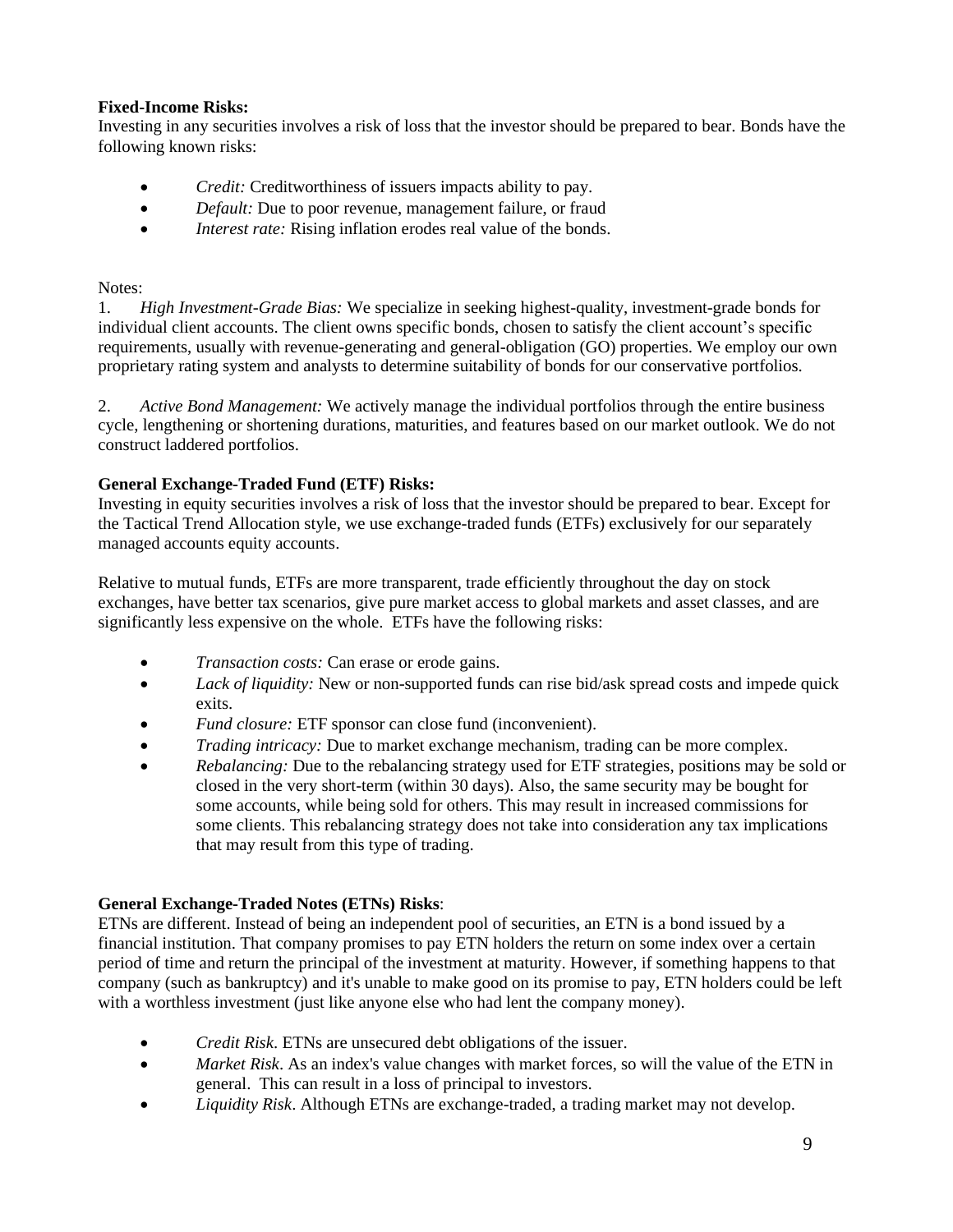- *Price-Tracking Risk*. Investors should be wary of buying at a price that varies significantly from closing and intraday indicative values.
- *Holding-Period Risk*. Some leveraged, inverse and inverse leveraged ETNs, are designed to be short-term trading tools, and the performance of these products over long periods can differ significantly from the stated multiple of the performance (or inverse of the performance) of the underlying index or benchmark during the same period.
- *Call, Early Redemption and Acceleration Risk*. Some ETNs are callable at the issuer's discretion.
- *Conflicts of Interest*. The issuer of the notes may engage in trading activities that are at odds with investors who hold the notes (shorting strategies, for instance).

# **Cash Management in Accounts**

We use cash as a strategic asset in tactically managing equity portfolios. As market uncertainty increases, we will raise cash levels by degrees in the accounts. A 30-50% cash level is an extreme position, signifying that we are significantly cautious about current market prospects. We are unlikely to raise cash levels beyond 50%, even in our most cautious market view. Most cash positions range from fully invested (0% cash) to 25% cash.

# *TOTAL RETURN TAX-FREE MUNICIPAL BOND STYLE*

# **Description**

We construct tax-free municipal bond portfolios for individual clients based on each investor's specific requirements. The style is suitable for clients who benefit from the tax-free nature of municipal bonds. We emphasize investment-grade bonds coupled with active management through the full interest-rate cycle. Bonds that have revenue streams against them (such as water, utility, sewer, and toll-road) are preferred. Due to the large size of our tax-free municipal bond practice, we can purchase large bond lot sizes at aggressive prices and pass the advantage through to the individual accounts.

# **Method of Analysis and Investment Strategy**

The investment decisions for the Tax-Free Municipal Bond Portfolio Style bring together Cumberland Advisors' investment strategy for the global markets with actively managed municipal bonds.

- Individual client account objectives govern investment procedures.
- Portfolios are managed over the full interest-rate cycle, taking advantage of opportunities in market fluctuations.
- We take an active approach to maturities and duration while managing market changes as well as shifts in credit values.
- Trading frequency in each account varies widely based on market outlook. A properly constructed account may not need daily or monthly adjustments, but maturity and market changes may prompt trading.
- We seek to employ the account funds in suitable bonds at most times. Cash that is not employed does not generate value for the client.

# **Risk of Loss**

Investing in any securities involves a risk of loss that the investor should be prepared to bear. Bonds have the following known risks:

- *Credit:* Creditworthiness of issuers impacts ability to pay.
- *Default:* Due to poor revenue, management failure, or fraud
- *Interest rate:* Rising inflation erodes real value of the bonds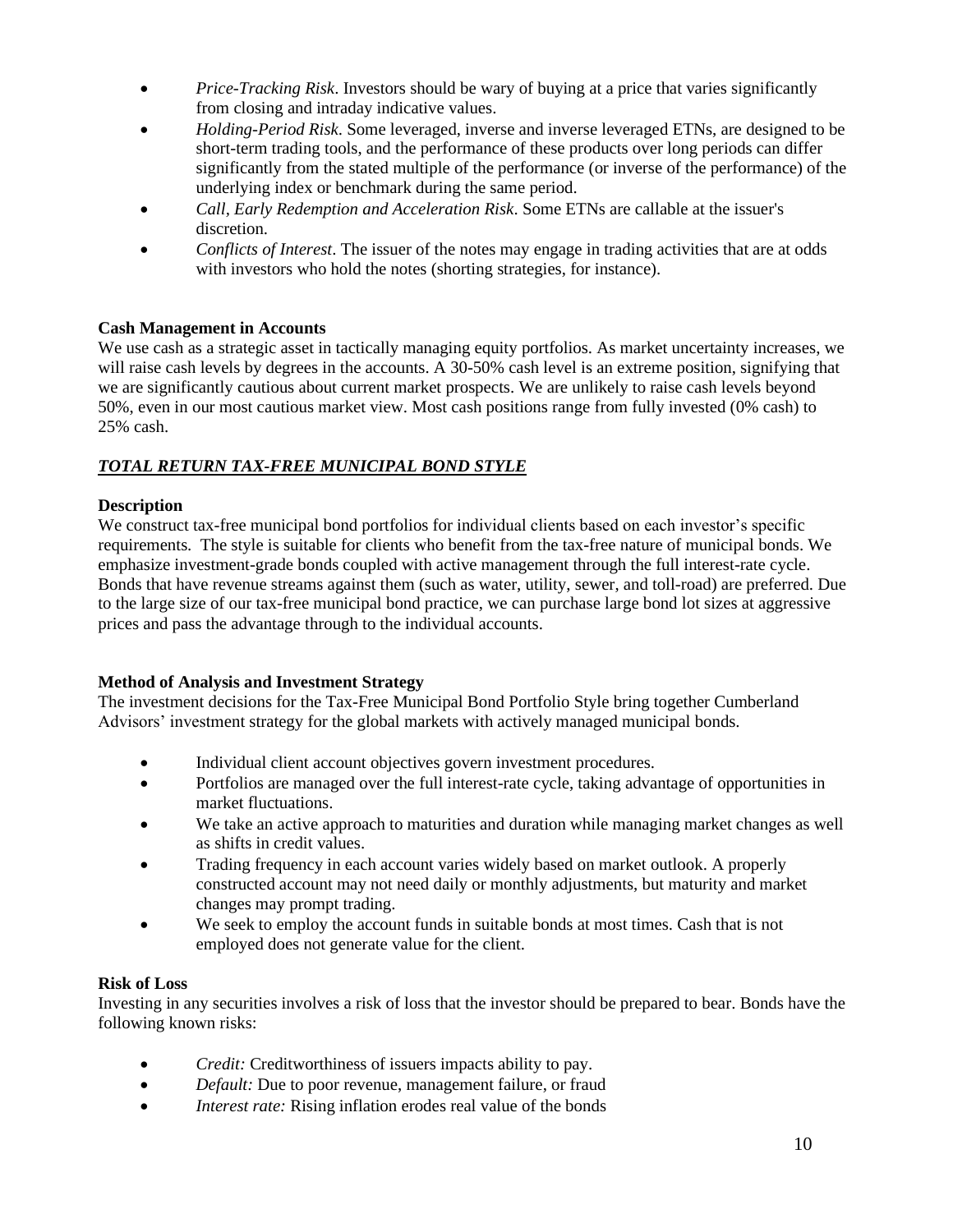We seek to manage these risks by:

- Specializing in high-quality, investment-grade bonds as the investable universe
- Emphasizing revenue-based bonds as well as general-obligation credits
- Monitoring the portfolio bond issues to detect potential risks that could indicate a potential for default
- Selling any bonds that we detect may have factors that could impact their value
- Studying closely monetary policy that impacts interest rates

# *DURATION NEUTRAL TAX-FREE MUNICIPAL BOND STYLE*

# *Description*

Traditionally, high-grade, tax-free municipal bonds have yielded less than U.S. Treasury bonds, due to the existence of the federal income tax. At times of high marginal tax rates, the ratio of tax-exempt yields to US Treasury yields tends to be low. At times of lower marginal tax rates, the ratio tends to be higher. Many factors can affect these ratios. When yields on tax-free bonds have risen above US Treasury yields, it has usually been for a short period of time and usually reflected either legislative efforts to change the tax structure or periods of unusually heavy supply of tax-free municipal bonds.

The goal is to provide a better-than-money-market return in a fully hedged (duration-offset position). Absolute returns can be higher when yield spreads narrow (when municipal yields fall faster than Treasury yields or go up less than Treasury yields). Absolute returns can be lower when the opposite occurs (when Treasury yields are falling faster than municipal bond yields or are going up slower than municipal bond yields).

# **Method of Analysis and Investment Strategy**

The investment decisions for this Tax-Free Municipal Bond Portfolio Style bring together Cumberland Advisors' investment strategy for the global markets with actively managed municipal bonds.

The goal of this style is to provide a better-than-money-market return in a hedged (duration-offset) position. Absolute returns can be higher when yield spreads narrow (when municipal yields fall faster than Treasury yields or go up less than Treasury yields). Absolute returns can be lower when the opposite occurs, (when Treasury yields are falling faster than municipal bond yields or are going up slower than municipal bond yields). We employ a strategy that uses municipal bonds combined with inverse Treasury ETFs such as PST and TBT (other similar ETFs may be used). These two inverse ETFs strive to give two times (2x) the inverse performance of the Barclays 7-10 year US Treasury index and the Barclay's 20+ year US Treasury index. By employing the inverse Treasury ETFs the overall duration risk of an account is reduced. The opportunities come when municipal bond yields narrow compared to US Treasury yields.

# **Risks of Loss**

Investing in any securities involves a risk of loss that the investor should be prepared to bear. Bonds have the following known risks:

- *Credit:* Creditworthiness of issuers impacts ability to pay.
- *Default:* Due to poor revenue, management failure, or fraud
- *Interest rate:* Rising inflation erodes real value of the bonds.

These ETFs, when purchased as long securities in the portfolio, are expected to give twice the inverse return of the respective US Treasury indices. These ETFS, such as PST and TBT entail certain risks, including inverse correlation, leverage, market price variance, and short-sale risks.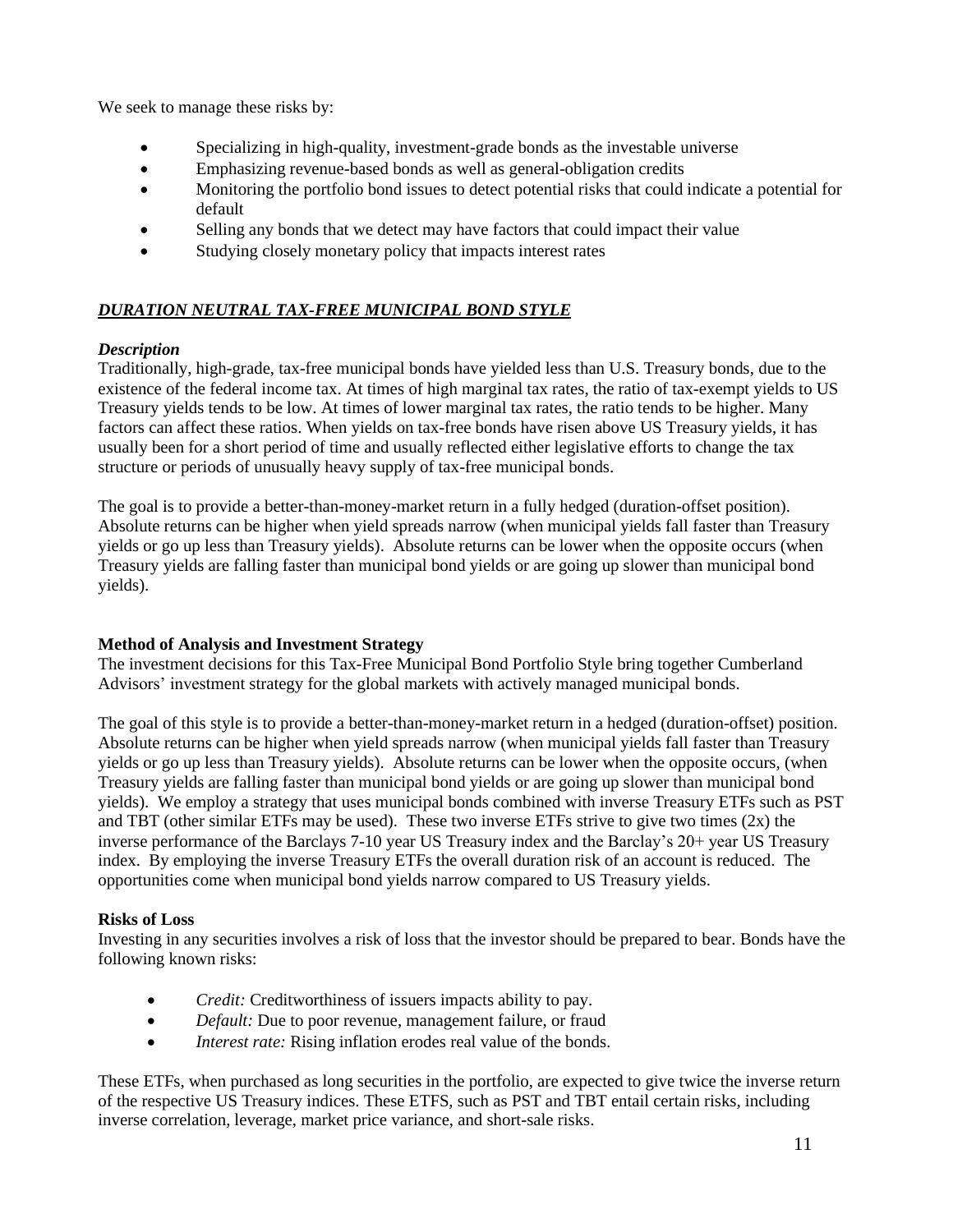The risk increases when municipal bond yields widen relative to US Treasury yields. In a portfolio where inverse treasuries are purchased to offset the overall duration on an account, in theory the account is hedged from a parallel shift up in interest rates. However, when Treasury yields move lower than municipal bond yields, the strategy can perform poorly, as the inverse treasury ETFs will lose value more quickly than the municipal bonds gain value. These risks can increase volatility and decrease performance.

We look to manage the risk of losses by measuring the relative cheapness/richness of municipal bonds and finding periods when municipal securities are trading cheap on a relative basis to US Treasuries. We use ongoing analyses of the US Treasury and municipal bond markets to ascertain points that will provide value and limit downside risk.

We seek to manage these risks by:

- Restricting portfolio investments to high-quality, investment-grade bonds as the investable universe
- Emphasizing revenue-based bonds as well as general-obligation credits
- Monitoring the portfolio bond issues to detect potential risks that could indicate a potential for default
- Selling any bonds that we detect may have factors that could impact their value
- Studying closely monetary policy that impacts interest rates

# *TACTICAL HEDGE TAX-FREE MUNICIPAL BOND STYLE*

### **Description**

A tactical hedge strategy is similar to the above except that the amount of inverse Treasuries bought to offset interest-rate risk may be less or more than 100%, depending on the strategy of the portfolio manager. For example, if the portfolio manager believes that a temporary underperformance or outperformance of one of the two markets is going to occur, the amount of inverse Treasuries to be bought or sold may be adjusted to less than fully hedged, fully hedged, or over hedged. Most of the time, the tactical hedge will have less than 100% hedge and more in municipal bonds.

# *TOTAL RETURN TAXABLE FIXED INCOME STYLE*

# **Description**

We construct taxable bond portfolios for individual clients and institutions. We emphasize highest-quality bonds coupled with active management throughout the full interest-rate cycle. We actively manage bonds by constantly monitoring both bond and stock markets and rebalancing client portfolios as needed in times of fluctuation. We extend or reduce duration when we see compelling opportunities. We look to exit markets in periods of euphoria and to enter markets in periods of hysteria. We emphasize long-lasting relationships and continuous dialogue among clients, their consultants, tax advisors, accountants, and estate planners.

# **Method of Analysis and Investment Strategy**

The investment decisions for the Taxable Bond Portfolio Style bring together Cumberland Advisors' investment strategy for the global markets with actively managed taxable bonds. We believe that value is realized by holding bonds for the proper duration in a given interest-rate environment. We think it is unwise to limit opportunities based on narrowly defined bond portfolio parameters. Consequently, Cumberland Advisors has developed expertise in identifying and managing bond portfolios throughout the complete interest-rate cycle while considering credits, relative yields, and durations.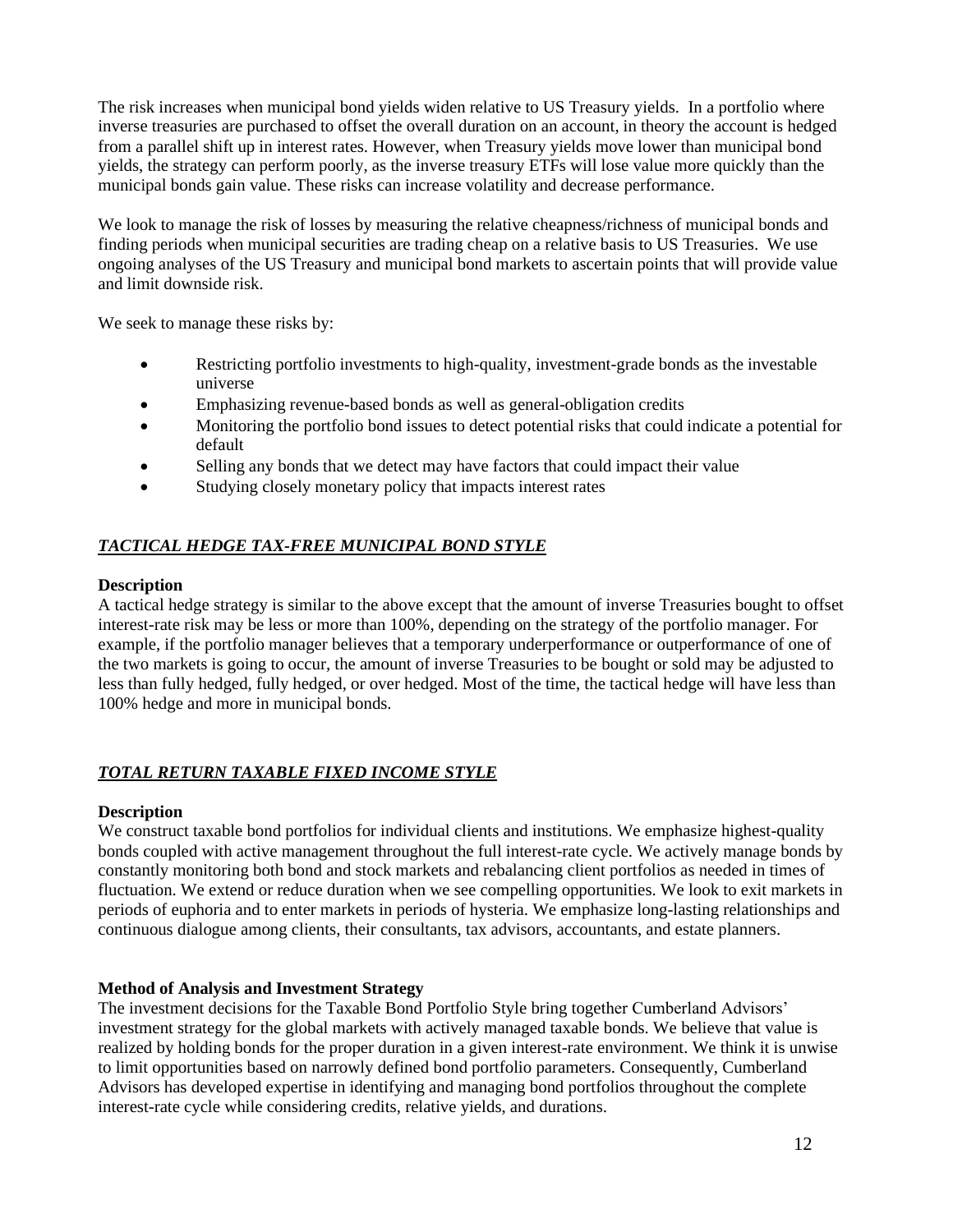# **Cumberland Advisors Taxable Fixed-Income Universe**

To accomplish duration exposure objectives in the portfolio, we assess the relative attractiveness of spreads between the following alternatives.

- U.S. Treasury bonds
- Federal agency debt
- Taxable municipal bonds
- Mortgage-backed securities
- Investment-grade corporate bonds
- Preferred Exchange Traded Funds

Niche bonds, such as taxable municipals, add value to portfolios by providing unique cash-flow characteristics, inefficient pricing opportunities, and high credit quality. Preferred exchange traded funds may also be used.

### **Investment Strategies**

*Rising-Rate Environments*

- Bonds with substantial redemption or call features
- Bonds with higher coupons
- Bonds with shorter durations

### *Falling-Rate Environments*

- Bonds with deeper discounts
- Bonds with lower premiums
- Bonds with longer maturities
- Non-callable bonds

### **Risk of Loss**

Investing in any securities involves a risk of loss that the investor should be prepared to bear. Bonds have the following known risks:

- *Credit:* Creditworthiness of issuers impacts ability to pay.
- *Default:* Due to poor revenue, management failure, or fraud
- *Interest rate:* Rising inflation erodes real value of the bonds.
- *Prepayment Risk (Mortgage-Backed Securities)*: The possibility that the mortgages underlying the security are repaid faster or more slowly than expected contracting or extending investment average life.

We seek to manage these risks by:

- Restrict purchases to in high-quality, investment-grade bonds as the investable universe
- Selecting taxable bonds by relative attractiveness to other types of taxable fixed-income securities
- Monitoring the portfolio bond issues to detect potential risks that could indicate a potential for default
- Selling any bonds that we detect may have factors that could impact their value
- Closely monitoring monetary policy that impacts interest rates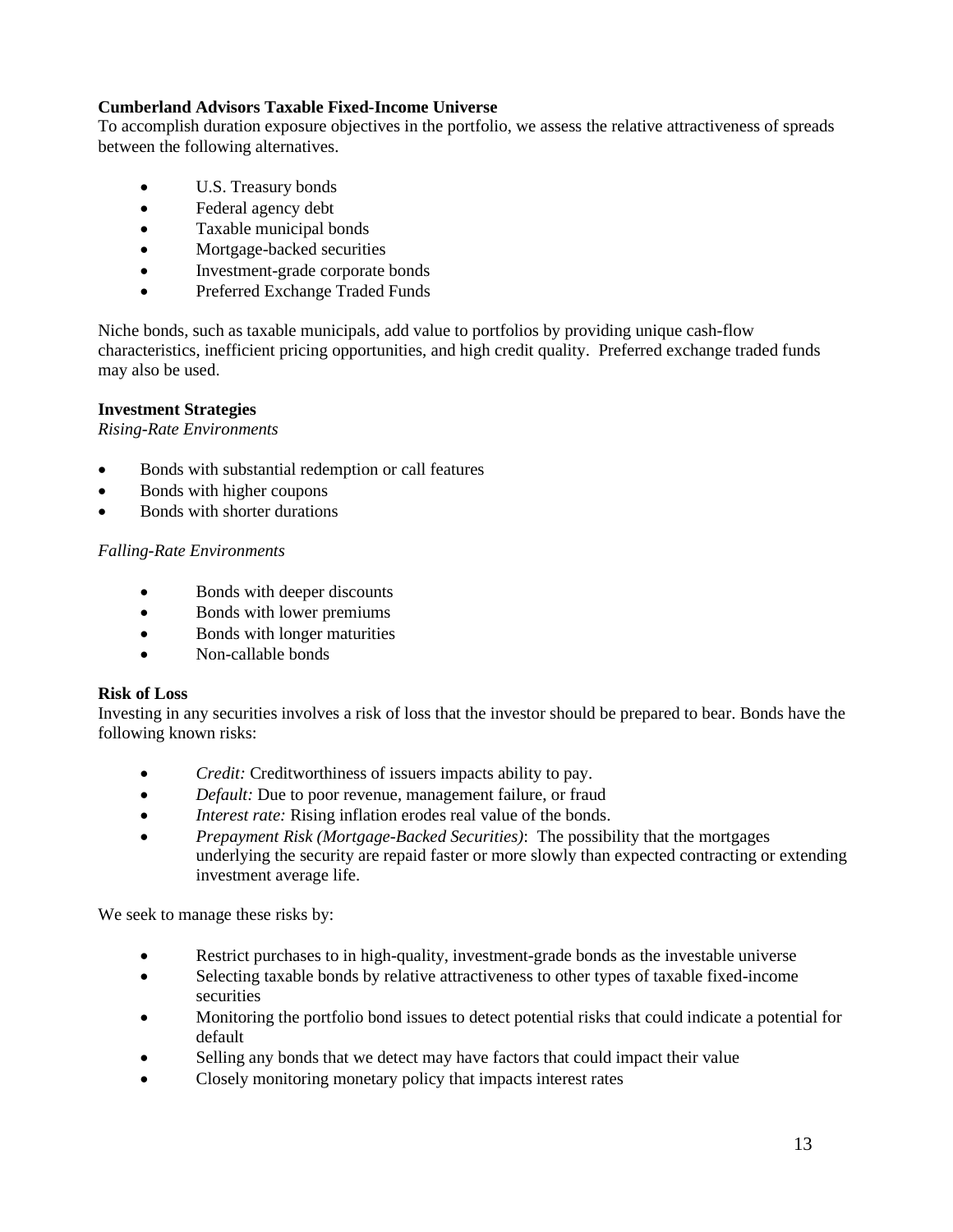# *TACTICAL HEDGE TAXABLE FIXED INCOME STYLE*

# **Description**

We construct taxable-bond portfolios for individual clients and institutions. We emphasize highest-quality bonds coupled with active management throughout the full interest-rate cycle. We actively manage bonds by constant monitoring both bond and stock markets, rebalancing client portfolios as needed in times of fluctuation. We extend or reduce duration when we see compelling opportunities. Cumberland Advisors employs the use of inverse fixed-income exchange-traded funds (ETFs) to reduce the duration or price sensitivity of a bond portfolio. We look to exit markets in periods of euphoria and to enter markets in periods of hysteria.

# **Method of Analysis and Investment Strategy**

The investment decisions for the Taxable Bond Tactical Portfolio Style bring together Cumberland Advisors' investment strategy for the global markets with actively managed taxable bonds. We believe that value is realized by holding bonds for the proper duration in a given interest-rate environment. We think it is unwise to limit opportunities based on narrowly defined bond portfolio parameters. Consequently, Cumberland Advisors has developed expertise in identifying and managing bond portfolios throughout the complete interest-rate cycle while considering credits, relative yields, and durations. Our use of leveraged inverse bond ETFs is strictly for the purpose of dampening the price volatility of the overall portfolio with a minimal amount of decrease in yield. We continually monitor the duration of the individual bonds in the portfolio and measure the portfolio duration versus the duration of the position held in inverse bond ETFs.

### **Cumberland Advisors Taxable Tactical Hedge Universe**

To accomplish duration exposure objectives in the portfolio, we assess the relative attractiveness of spreads between the following alternatives.

- US Treasury bonds
- Federal agency debt
- Taxable municipal bonds
- Mortgage-backed securities
- Investment-grade corporate bonds
- Inverse and leveraged inverse fixed-income ETFs
- Preferred Exchange Traded Funds

Niche bonds, such as taxable municipals, add value to portfolios by providing unique cash-flow characteristics, inefficient pricing opportunities, and high credit quality.

### **Investment Strategies**

### *Rising-Rate Environments*

- Bonds with substantial redemption or call features
- Bonds with higher coupons
- Bonds with shorter durations
- Addition of inverse and leveraged inverse fixed-income ETFs

### *Falling-Rate Environments*

- Bonds with deeper discounts
- Bonds with lower premiums
- Bonds with longer maturities
- Non-callable bonds
- Reduce or eliminate inverse or leveraged inverse bond ETFs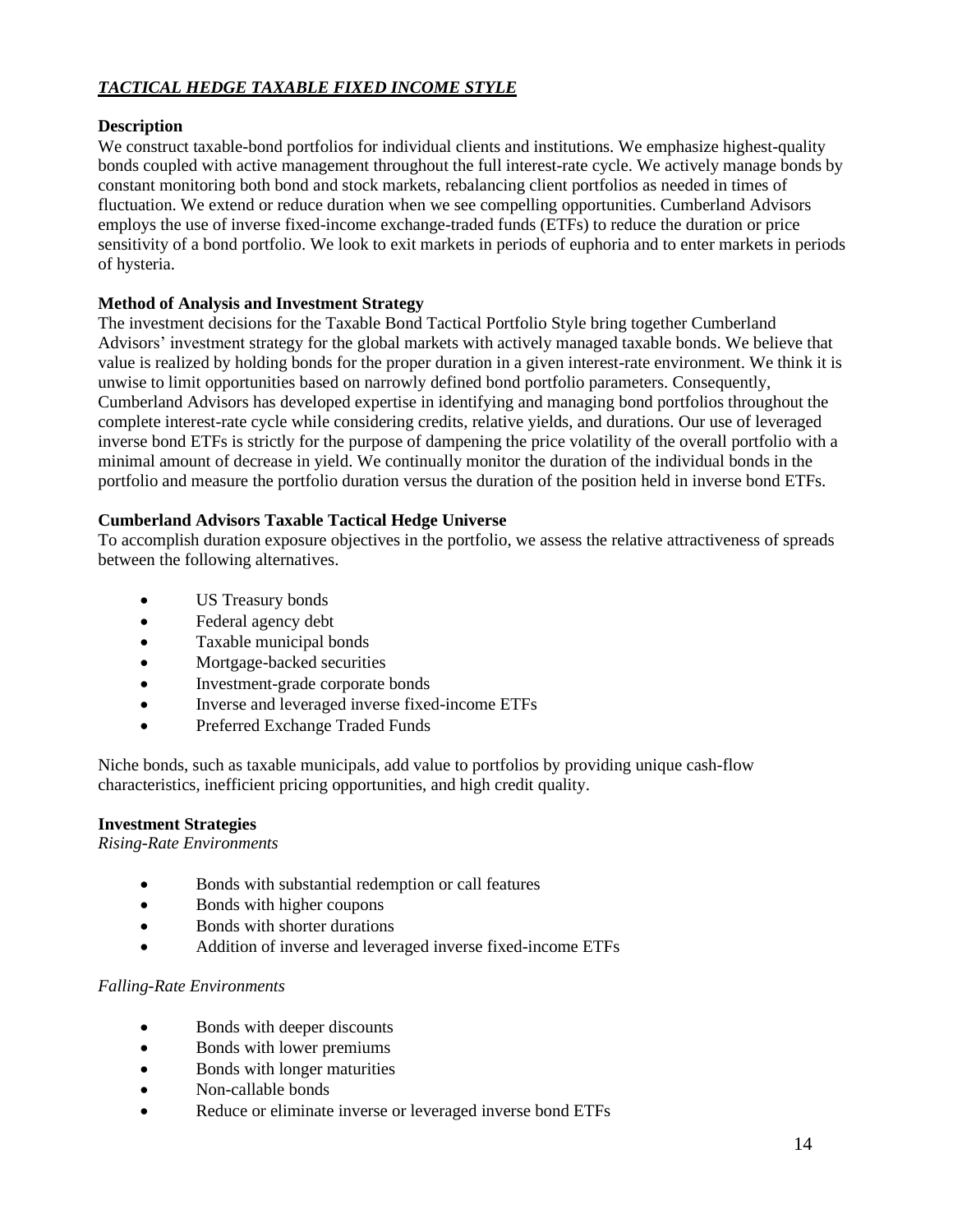### **Risk of Loss**

Investing in any securities involves a risk of loss that the investor should be prepared to bear. Bonds have the following known risks:

- *Credit:* Creditworthiness of issuers impacts ability to pay.
- *Default:* Due to poor revenue, management failure, or fraud
- *Interest rate:* Rising inflation erodes real value of the bonds.

Inverse and leveraged inverse bond ETFs, have the following risks:

- *Tracking error:* Due to the structure of these securities, they may not closely track the index as designed.
- *Interest rate:* Rising bond prices may cause a decline in price or principal of the position.

We seek to manage the risk of losses by:

- Specializing in high-quality, investment-grade bonds as the investable universe
- Selecting taxable bonds by relative attractiveness to other types of taxable fixed-income securities
- Monitoring the portfolio bond issues to detect potential risks that could indicate a potential for default
- Selling any bonds that we detect may have factors that could impact their value
- Monitoring closely monetary policy that impacts interest rates
- Measuring and recalibrating the portfolio hedge position

# *MARKET-BASED EXCHANGE TRADED FUND STRATEGIES*

# *U.S.EQUITY ETF; INTERNATIONAL EQUITY ETF; GLOBAL EQUITY ETF STYLES*

### **Description**

Cumberland Advisors has a wealth-preservation orientation to balance risks as well as returns. The marketbased equity portfolio styles offer clients and institutions one single investment account that holds multiple exchange-traded funds (ETFs) and provides highly diversified regional investment options. Broader market diversification provides market exposure as well as risk reduction, decreasing risk that any individual stock may carry in a portfolio.

### **Method of Analysis and Investment Strategies**

The firm takes a top-down macroeconomic perspective to assess relative attractiveness among markets, sectors, regions, and asset classes. Exchange-traded funds (ETFs) allow for the implementation of Cumberland Advisors' macroeconomic and sector-specific judgments through a single investment vehicle. Multiple ETFs can then be tactically adjusted as Cumberland Advisors evaluates current market opportunities and risks.

### **Cumberland Advisors' Equities Management Philosophy:**

- *Risk management* is as important as return management.
- *Asset-allocation* techniques help stabilize returns and reduce risk.
- *Macroeconomic factors* and fundamentals drive asset-class returns.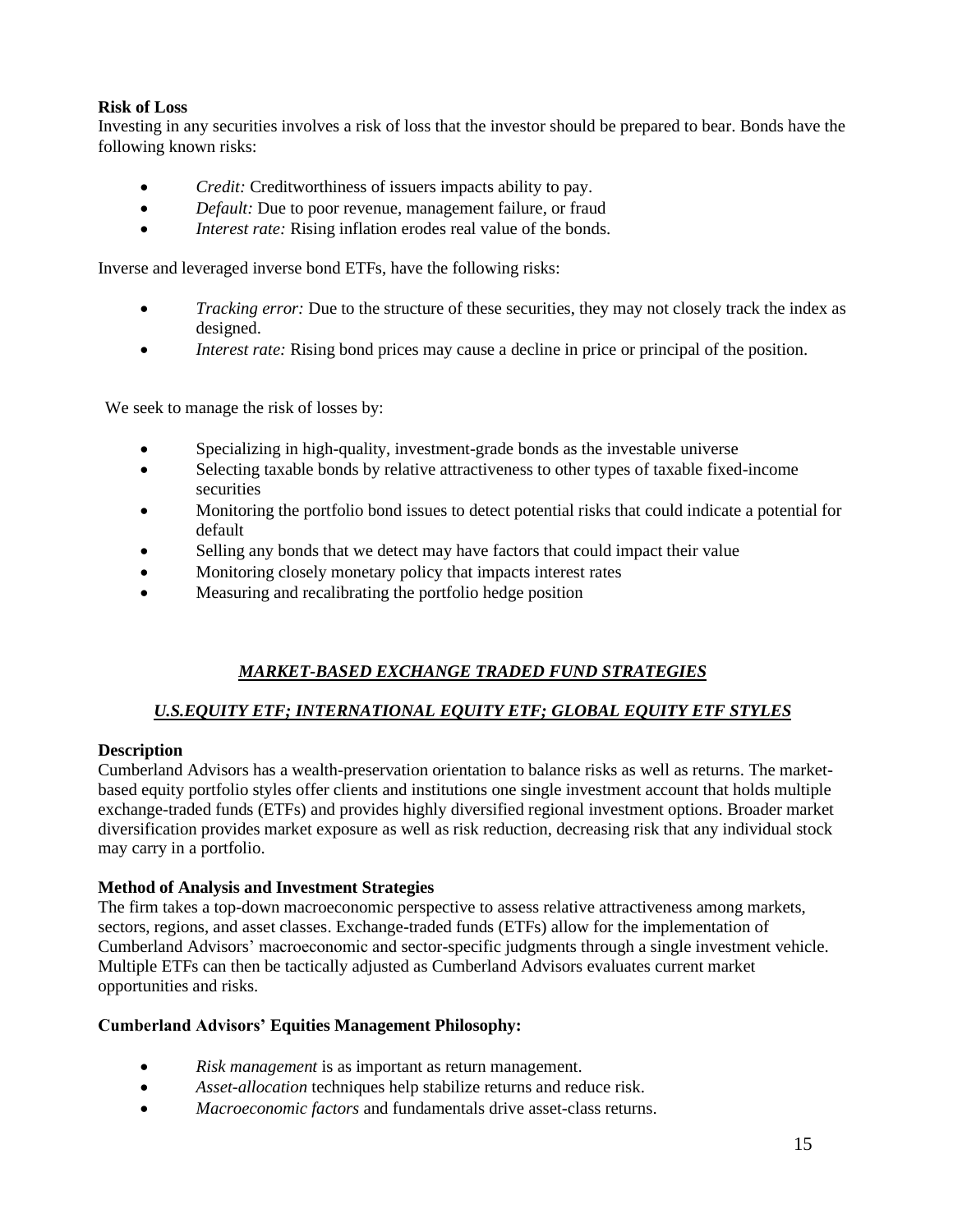- *Portfolio managers* add value by size, sector, subsector, style, region, and country choices, and NOT through individual stock picking.
- ETFs provide a flexible, efficient, and low-cost implementation method.

# **Crafting the Portfolios**

Managed ETF portfolios provide active management of investments in a core and satellite approach. Broadbased, diversified ETFs form the core, while country, region, sector, subsector, and style ETFs form the satellites. These strategies provide diversification, low cost, and tax efficiency. They also control strategic sector, style, industry, country, and region exposure, with limited "style drift." ETFs are chosen based on liquidity, sponsor support, and cost. The core positions usually consist of 3-8 broad-based diversified ETFs, while the satellite positions usually consist of 7-20 country, region, sector, subsector and/or style ETFs.

| Size (Market Cap.)           | Large-cap, Mid-cap, Small-cap funds             |  |
|------------------------------|-------------------------------------------------|--|
| <b>Sector (Industry)</b>     | Finance, Technology, Health Care                |  |
| <b>Sub-sector (Industry)</b> | Semiconductors, Drugs, Homebuilders             |  |
| <b>Style</b>                 | Growth, Value                                   |  |
| <b>Multi-Country</b>         | Advanced Economies, Euro Zone, Emerging Markets |  |
| Country                      | U.S., Germany, U.K., Japan, China, Chile, etc.  |  |
|                              |                                                 |  |

|  | Examples of Exchange-Traded Funds by Category |  |  |
|--|-----------------------------------------------|--|--|
|--|-----------------------------------------------|--|--|

# **Managing the Portfolio**

Cumberland Advisors' investment team continually monitors and analyzes economic and financial-market developments, together with the performance of assets in the portfolio. Model weights and ETF selections are made for core and satellite positions, and then tactically adjusted and rebalanced to each account based on strategy changes and market developments.

Non-US Exchange Traded Funds may be used in the US ETF style. These would technically be global ETFs but with a large part of the holdings held in the US and the ETF would be incorporated and trade in the US. This type of security provides exposure to U.S. sectors that are not necessarily available in US Exchange traded Funds.

# **Exchange-Traded Fund Portfolio Risks**

Investing in equity securities involves a risk of loss that the investor should be prepared to bear. We predominantly use exchange-traded funds (ETFs) for our separately managed accounts equity practice. Relative to mutual funds, ETFs tend to: be transparent, be traded throughout the day on stock exchanges, have different tax implications than mutual funds, potentially be less expensive for the investor own. ETFs have the following risks:

- *Transaction costs:* Can erase or erode gains. Need monitoring.
- *Lack of liquidity*: New or non-supported funds can raise bid/ask spread costs and impede quick exits.
- *Fund closure:* ETF sponsor can close fund (inconvenient).
- *Trading intricacy:* Due to market exchange mechanism, trading can be more complex.
- *Rebalancing:* Due to the rebalancing strategy used for ETF strategies, positions may be sold or closed in a very short time frame (within 30 days). Also, the same security may be bought for some accounts, while being sold for others. This may result in increased commissions for some clients. This rebalancing strategy does not take into consideration any tax implications that may result from this type of trading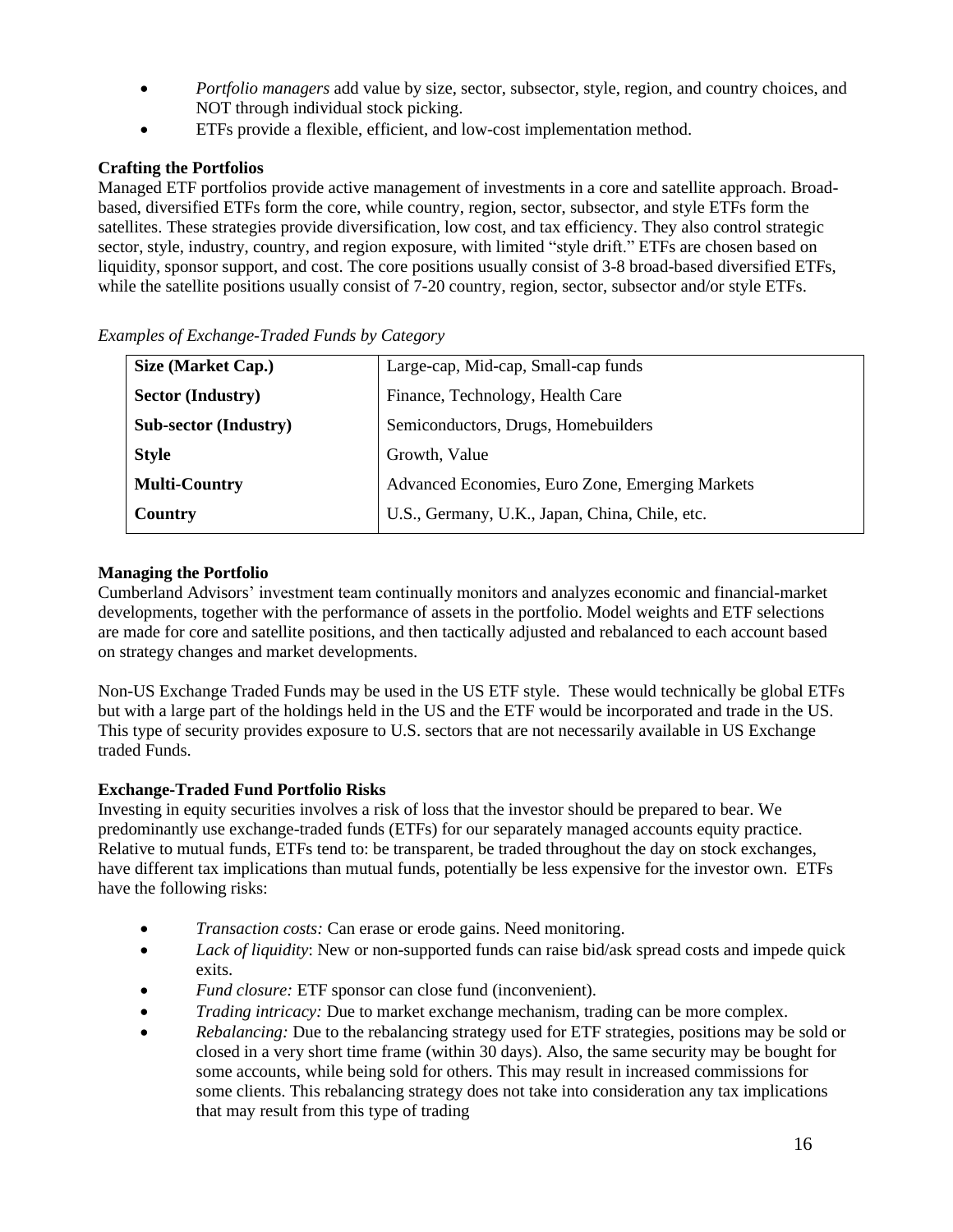### **Cash Management in Accounts**

We use cash as a strategic asset in tactically managing equity portfolios. As market uncertainty increases, we will raise cash levels by degrees in the accounts. A 30-50% cash level is an extreme position, signifying that we are significantly cautious about current market prospects. We are unlikely to raise cash levels beyond 25%, even in our most cautious market view. Most cash positions range from fully invested (0% cash) to 25% cash.

### *TACTICAL TREND STYLE*

### **Description**

The primary objective of this style is to generate investment appreciation through the tactical asset allocation of capital. The asset allocation will be at Cumberland Advisors' discretion.

### **Method of Analysis and Investment Strategies**

The strategy utilizes trend following, relative strength, and price research to identify favorable investment opportunities across six general asset classes: domestic equities, international equities, fixed-income, commodities, currencies and cash. The strategy may include short or inverse positions when deemed appropriate for downside risk protection in the portfolio. The exposure levels to the six primary asset classes identified above can range from 0% - 100%. Short or inverse exposure will generally not exceed a 30% allocation.

### **Managing the Portfolio**

The strategy will mainly include exchange-traded funds (including commodity and currency ETFs). Exchange-traded notes (ETNs) can also be used if deemed appropriate. The portfolio may also include any individual equity, fixed-income security (including Treasury bills), or money market instruments when the individual security is advantageous versus the exchange-traded products that are available. Any one exchange-traded product security will not exceed 25% of the total portfolio at the time of initial purchase. Positions may subsequently exceed the 25% threshold due to market appreciation. When positions are held in individual stocks or bonds, no individual stock or bond instrument will exceed 10% of the portfolio at the time of initial purchase. Positions may subsequently exceed the 10% threshold due to market appreciation. Cash that has not been invested yet will be held in a money market instrument until required for the purchase of securities.

The methods of analysis fall within the general framework of technical analysis, specifically the use of trend analysis, relative strength and momentum tools. The investment goal is to achieve price appreciation by monitoring the supply and demand of specific ETFs over various market periods. Turnover in the account could range from extremely low to excessively high depending on market conditions. However, the fundamentals of trend analysis and momentum investing include finding entry points for emergent trends and then sticking with the successful trades. In such conditions turnover in the account would remain quite low. Both short-term and long-term capital gains will be generated in the portfolio style. The portfolio style follows a multi-asset framework which allows the manager to invest in multiple asset classes depending on risk/reward opportunities and potential returns.

# *QUANTITATIVE-BASED EXCHANGE TRADED FUND STRATEGIES*

# *MARKET VOLATILITY, LEVERAGED MARKET VOLATILITY, SECTOR ALPHA*

# *MARKET VOLATILITY STYLE*

### **Description**

We closely monitor the U.S. equity market volatility and underlying regime change in market movement. We use our proprietary quantitative research to time the market by identifying oversold market conditions.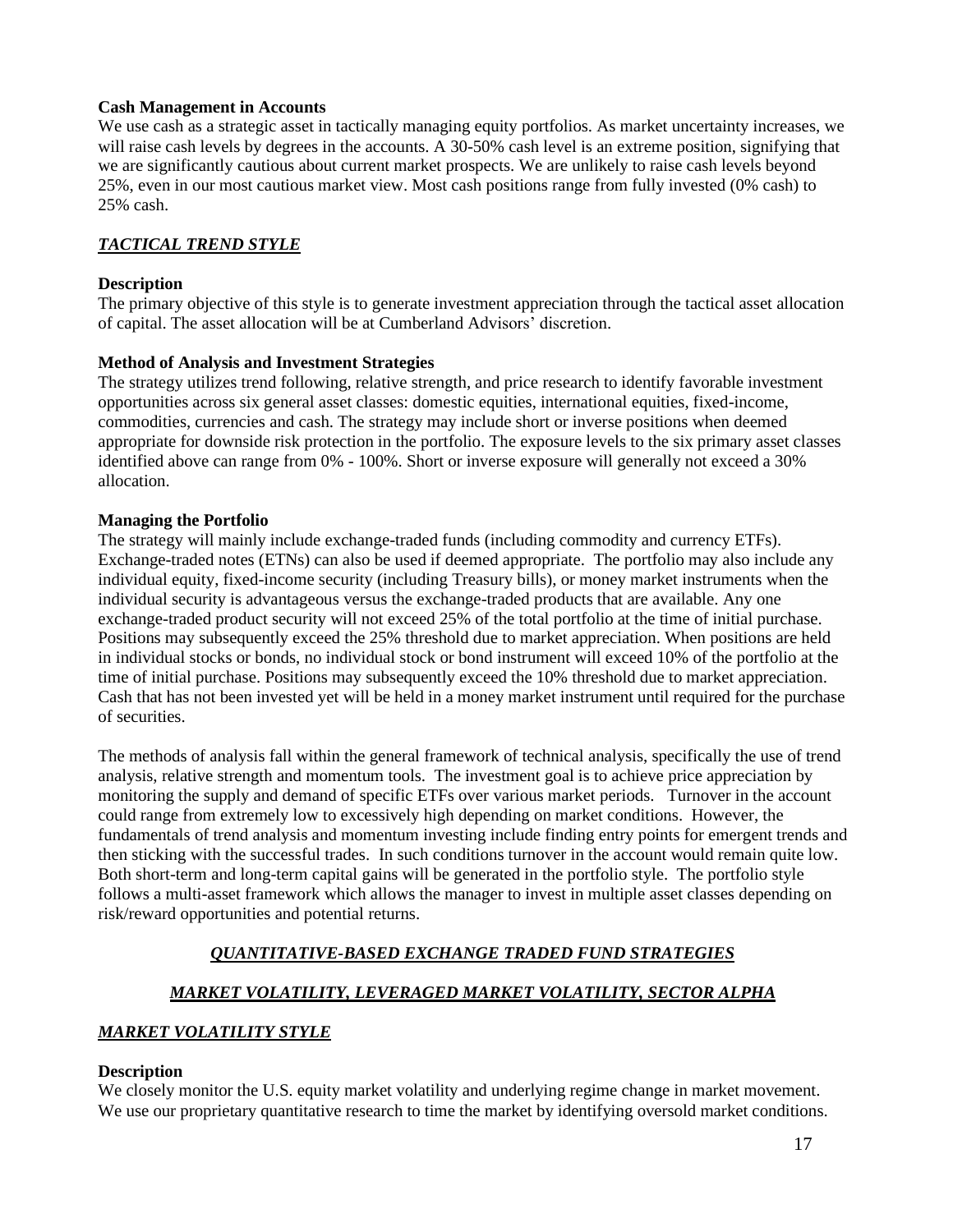The main goal of this portfolio is to take advantage of market overreaction. Therefore, we focus on a relatively short-term investment horizon. We also strive to limit downward exposure by staying in cash during extreme market downturns.

### **Method of Analysis**

This portfolio employs a purely quantitative methodology to analyze the U.S. equity market. The main criteria include the following:

- Underlying market volatility
- Recent market conditions
- Possibility for extremely negative events
- Investor behavioral changes

We monitor market movements daily. The results of this monitoring effort are used to perform a daily update to our analysis model. By utilizing a quantitative method, the portfolio seeks to minimize human bias in the investment process.

### **Investment Strategies**

- Monitor market conditions on a daily basis
- Measure the depth of market selloff
- Identify oversold market
- Use quantitative criteria to decide exit point
- Binary investment process of either being 100% invested or 100% in cash or cash equivalents

### **Risk of Loss**

- Systematic risk exposed to economy: equity market is exposed to the prospect of economic development in both U.S. and global economies
- Unpredictability of market selloff: the duration of an oversold market may vary and affect the holding period
- Black swan events: albeit with low probability, unexpected rare events may happen and negatively impact overall returns

What we do to manage these risks:

- Analyze market conditions by enforcing strict investment rules with only quantitative criteria
- Closely follow changes in market volatility to minimize investment risk
- Set up return target to avoid holding a position for unnecessarily lengthy period

We purchase the same securities for all accounts in the same portfolio. Purchases that occur on different days will result in different holding period requirements. Therefore, individual performance will vary.

# *LEVERAGED MARKET VOLATILITY STYLE*

### **Description**

The strategy employs the same methodology as the Market Volatility style with the exception that the ETF used is a 3X the market movement index product. Increased risk is incorporated into this style proportionate with the potential higher returns that can be created by the leveraged ETF.

We purchase the same security for all accounts in the same portfolio style. Each different purchase will result in different selling dates per the holding period requirement. Therefore, individual performance will vary.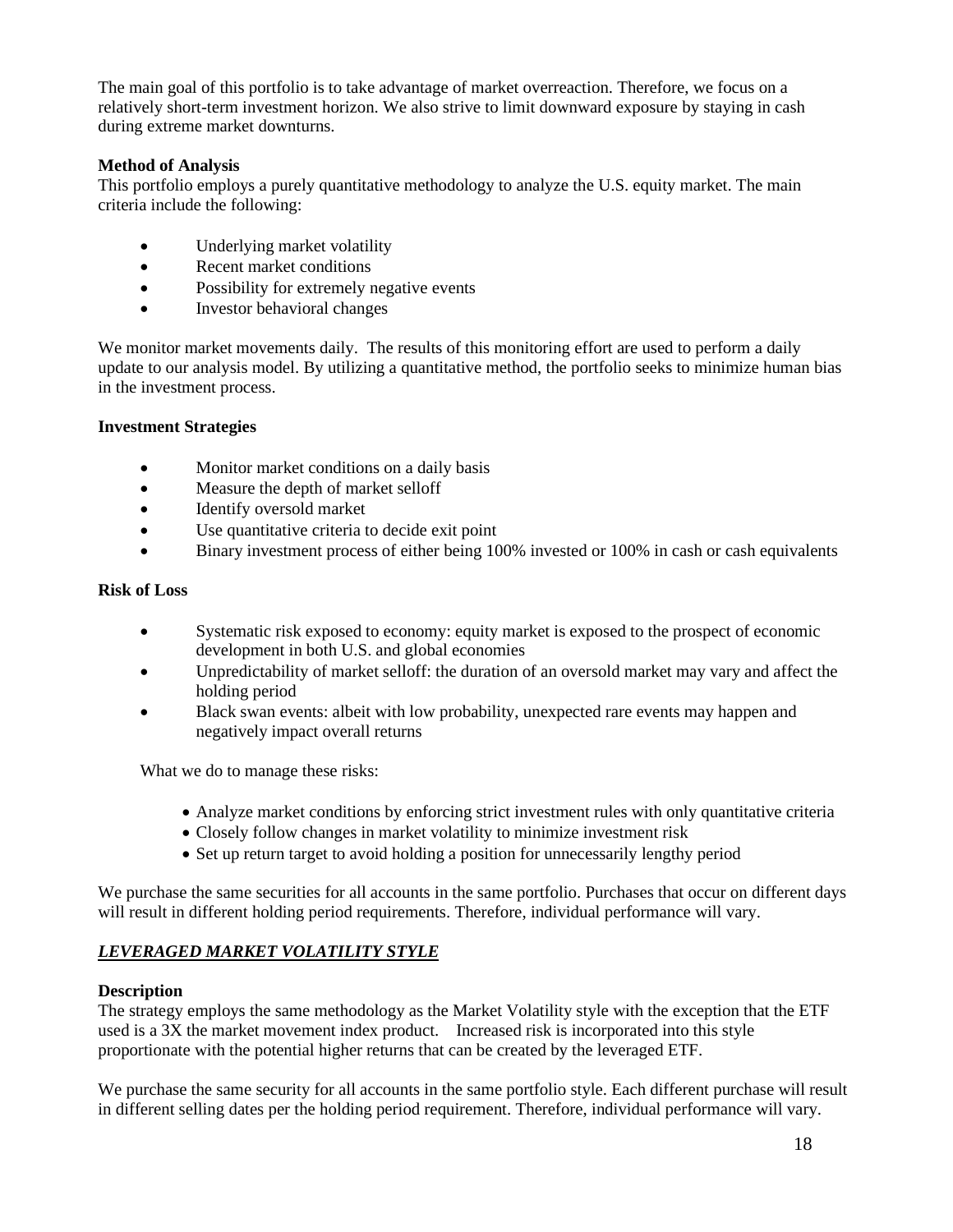Leverage is used to increase the potential for gains. However, it comes with greater risk. If an investor uses leverage to make an investment and the investment moves them, their loss is much greater than it would have been if the investment had not been leveraged - leverage magnifies both gains *and* losses. The maximum loss that could be incurred by an investor in the *Leveraged Market Volatility ETF* strategy is the client's total investment.

Due to the use of leverage giving potential for increased risk for the Cumberland Advisors' Leveraged Market Volatility ETF strategy, we have decided to make this investment style available to investors who meet the criteria of an "Accredited Investor". An Accredited Investor is a person with a minimum annual income of \$200,000 for individual or \$300,000 jointly with spouse, or a minimum net worth of \$1,000,000. An entity is an accredited investor if it is a private business development company or an organization with assets exceeding \$5 million. Also, if an entity consists of equity owners who are accredited investors, the entity itself is an accredited investor.

In 2016, the U.S. Congress modified the definition of an accredited investor to include registered brokers and investment advisors. Also, if a person can demonstrate sufficient education or job experience showing his professional knowledge of unregistered securities, he may be considered an accredited investor.

# *SECTOR ALPHA STYLE*

### **Description**

The strategy uses the same research-generated buy/sell signals that are generated as the basis for trading the Market Volatility and Leveraged Market Volatility styles. The difference in the Sector Alpha style is that rather than being binary (100% cash or securities), this style uses the same signals to switch between the three most aggressive categories in the S&P 500 when a buy signal is produced and moving to the three most defensive sectors of the S&P 500 when a sell signal is produced. Since this style is always invested it has the potential to produce a higher level of risk than the Market Volatility style. The Sector Alpha style does not use leveraged ETFs.

# *ACTIVE TAXABLE BONDS/PASSIVE EQUITY; ACTIVE TAX-FREE BONDS/PASSIVE EQUITY STYLE*

### **Description**

The diversified portfolio objective is to have long-term capital gains, low turnover, high risk-adjusted returns, and low fees. This portfolio style suits investors or institutions that understand the value of active bond management and want to avoid exposure to bond mutual funds or other pooled fixed-income investments. This portfolio style may also be suitable for investors who (for tax or philosophical reasons) want to pursue almost exclusively transactions that generate long-term capital gains for the equity portion of the investments.

# **Method of Analysis and Investment Strategies**

- Follows Modern Portfolio Theory assumptions (60% Equity/40% Fixed Income) in Buy/Hold/Rebalance management style.
- Offers active bond management and passive equity exposure. Passive exchange-traded funds (ETFs) are used for equity exposure. Individually selected and actively managed, high creditquality bonds are employed for fixed income exposure.

### **Managing the Portfolio**

Individual bonds are purchased to be held in the account according to the overall investment strategy of the portfolio management team's judgment. The bonds are investment grade securities managed in a total return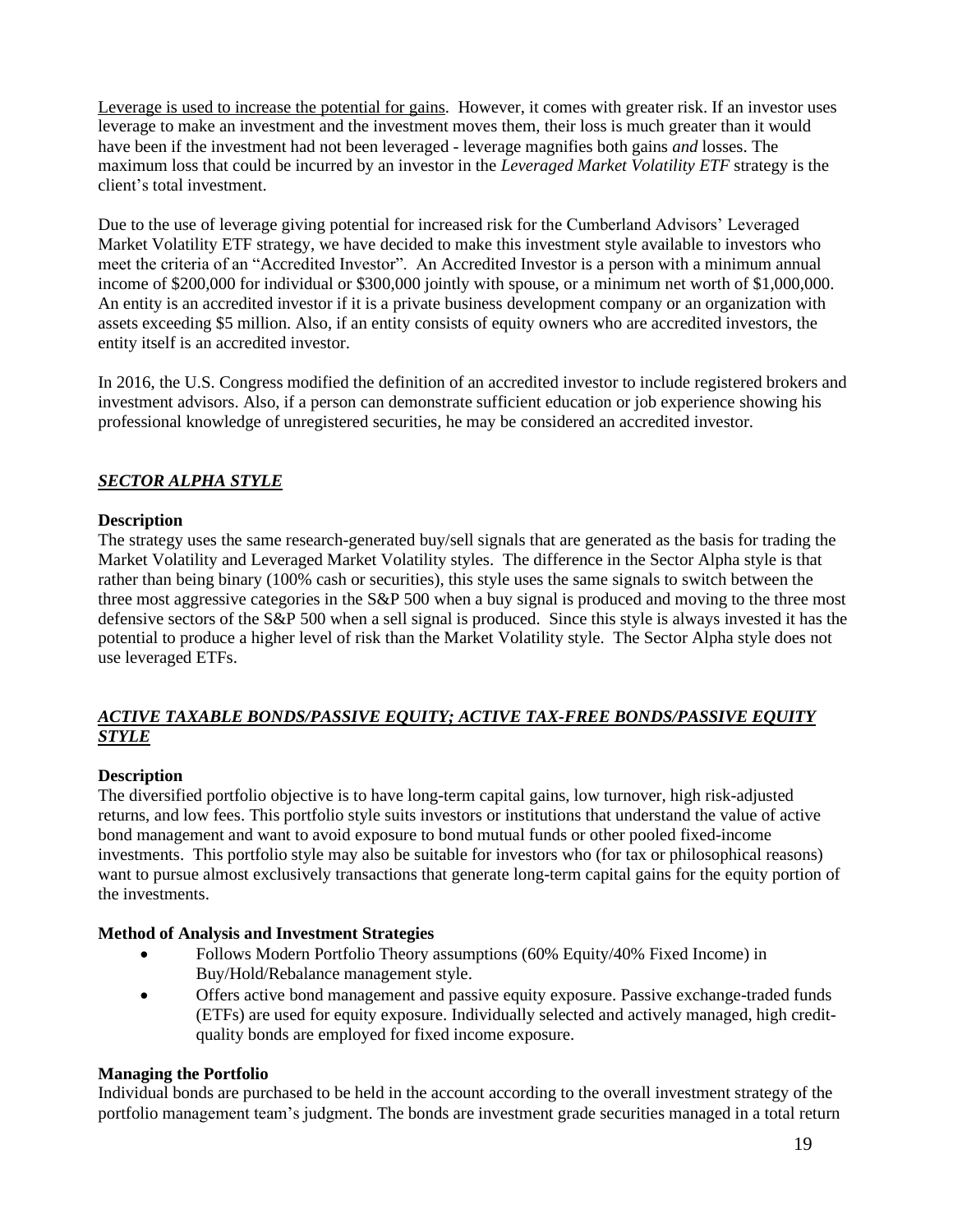manner to maximize value over the full interest rate cycle. The bond portion of the account is actively managed although the actual turnover in the bonds will be low. The bonds may be either taxable or tax-free depending on the

The equity portion of the account contains two broad-based exchange-traded funds that efficiently give the investor passive access to a majority of the US equity market. Forty-two (42%) percent of the portfolio contains the exchange-traded fund SPY, the S&P 500 ETF. The remaining eighteen percent (18%) of the portfolio contains the exchange-traded fund MDY, the mid-cap ETF containing the next 400 stocks beyond the S&P 500 companies.

The accounts are reviewed quarterly and are rebalanced back to the original percentage when the mix between equities and bonds vary significantly from the 60/40 mandate.

### *MASTER LIMITED PARTNERSHIP STYLE (INCLUDES K-1 PARTNERSHIPS)*

### **Description**

The strategy seeks to enable investors to invest in Master Limited Partnerships (MLPs) to obtain attractive returns offered by many of these instruments. With the assistance of a sub-advisor, Cumberland Advisors will provide investment advice to invest in MLPs. The advisor will attempt to invest in partnerships which have stable or increasing distributions to provide investors attractive cash returns; research will focus on providing investors with an attractive risk adjusted return on their investments. Many of the partnerships invest in energy related assets that require large amounts of capital. As a result, these partnerships may offer the investor tax advantaged returns. This strategy will generally require investors to file tax forms related to k-1 partnership distributions. The research sub-advisor for MLPs is RSD Advisors. Cumberland Advisors has an agreement with Plush Smith PA in Sarasota, FL. to provide advice on the tax considerations on MLPs.

### **Method of Analysis and Investment Strategy**

The manager will use fundamental research methods utilizing publications from various resources, including reports by securities firms and other research providers. Cumberland Advisors also has a sub-advisor agreement with RSD Advisors, LLC to provide research and trading assistance on this strategy. The manager will assess the various sub industries in the Master Limited Partnership universe including but not limited to upstream, downstream and midstream energy partnerships. Due to the costs incurred from frequent trading in these instruments, including bid/ask spreads, direct transaction costs, and tax consequences of frequent trading; the manager does not anticipate the strategy will have a high turnover rate.

### **The following provides Sub-Advisory Research Services on the Master Limited Partnership style.**

Richard Daskin CFA, CFP® is the CIO for RSD Advisors, LLC, a registered investment advisor based in New York City. Mr. Daskin has over 30 years' experience on both the "buy" and "sell" side of Wall Street in fixed income and investment management and has been a research analyst, trader, portfolio manager, and salesperson. Mr. Daskin formerly worked at the Goldstein Capital hedge fund, as well as First Albany Capital, DLJ, Alex Brown, Lazard Frères, Chemical Bank and US Trust Company of New York. He wrote a chapter for the book, "Investing in the High Yield Municipal Market: How to Profit from the Current Credit Crisis and earn Attractive Tax Exempt Interest Income". Mr. Daskin has a B.A. in Economics from the University at Albany. He is a holder of a Chartered Financial Analyst designation and is a member of the New York Society of Securities Analysts. He has also obtained a Certified Financial Planner designation and a life and health insurance broker's license.

### **Risk of Loss**

Master Limited Partnerships have business risk. The risks to investing in these securities include but are not limited to corporate governance, tax changes by government entities, financial leverage, continued access to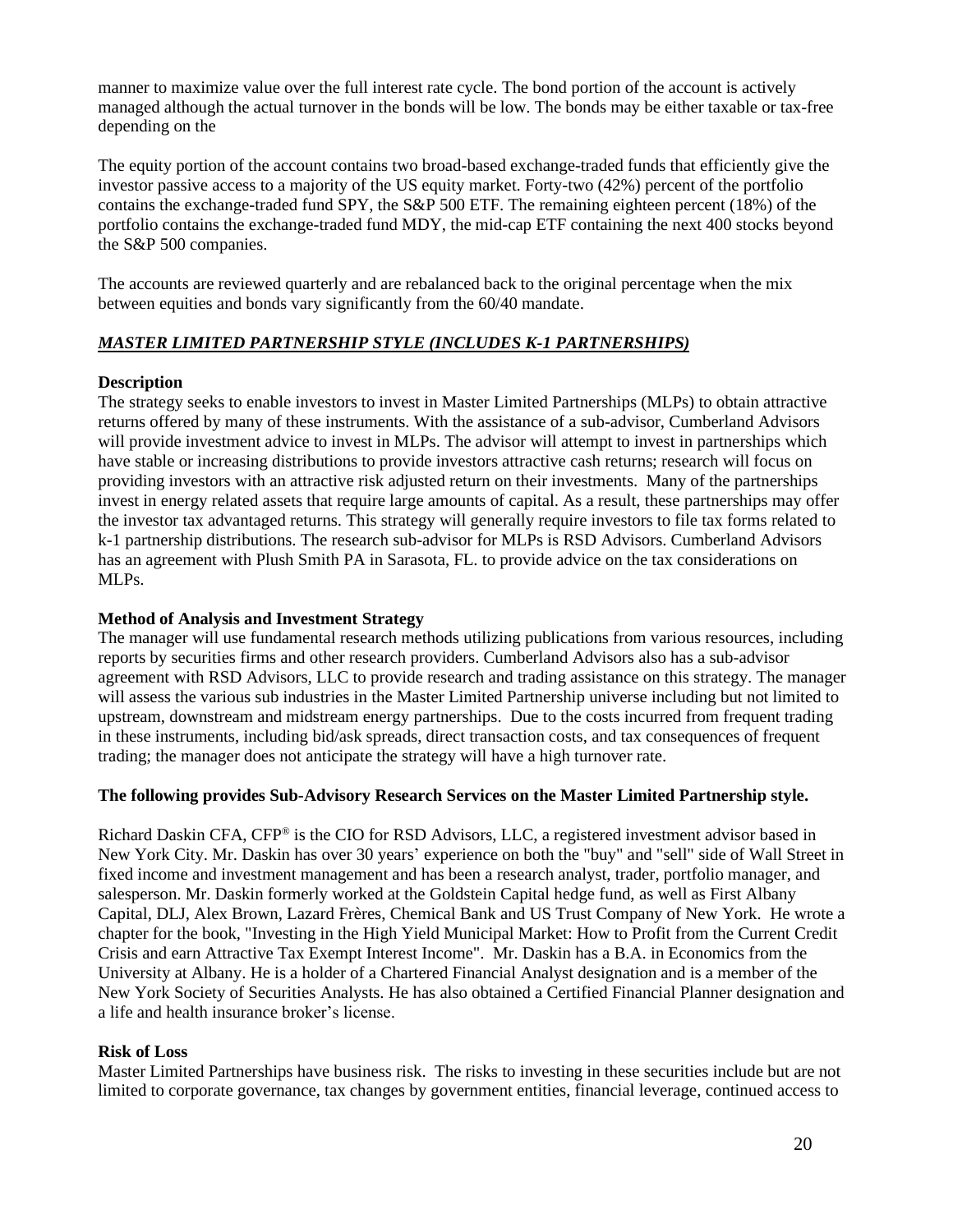markets for funding the partnerships, liquidity risks, geographic risks, commodity price risks, and market risk.

We seek to manage the risk of loss by analyzing financial metrics and risks of the partnerships including corporate structure and governance. The analysis will focus on business prospects and sustainability of the partnerships and take into account fundamental financial metrics of the partnerships.

### **ITEM 9 – DISCIPLINARY INFORMATION**

There is no disciplinary information to report.

# **ITEM 10 – OTHER FINANCIAL ACTIVITIES AND AFFILIATIONS**

### **A. Broker-Dealer Registration Status**

Neither Cumberland Advisors nor any of its management persons is registered, or have an application to register, as a broker-dealer or a registered representative of a broker-dealer.

### **B. Futures Commission Merchant, Commodity Pool Operator, or Commodity Trading Adviser Registration Status**

Neither Cumberland Advisors nor any of its management persons is registered, or has an application pending to register, as a futures commission merchant, commodity pool operator, a commodity trading adviser, or an associated person of the foregoing entities.

### **C. Material Relationships or Arrangements with Related Parties which are Industry Participants**

Neither Cumberland Advisors nor any of its management persons has any relationship or arrangement that is material to its advisory business or to its clients with any related person who is a broker-dealer, municipal securities dealer, or government securities dealer or broker; investment company or other pooled investment vehicle (including a mutual fund, close-end investment company, unit investment trust, private investment company or "hedge fund" and offshore fund); other investment adviser or financial planner; futures commission merchant, commodity pool operator, or commodity trading adviser; banking or thrift institution; accountant or accounting firm; lawyer or law firm, insurance company or agency; pension consultant; real estate broker or dealer; or sponsor or syndicator of limited partnerships.

# **D. Material Conflicts of Interest Relating to Other Investment Advisers**

Cumberland does not recommend or select other investment advisers for its clients.

# **E. Miscellaneous**

Cumberland Advisors makes charitable contributions or underwrites or sponsors charitable events at the request of others. Such contributions generate a conflict to the extent that they create an incentive for the recipient or beneficiary of the payment to use, recommend or include Cumberland Advisors in a preferred list of advisors or refer clients to Cumberland Advisors. Contributions are subject to Cumberland Advisors' internal review and approval procedures.

Cumberland Advisors Publishing was established in Florida on August 1, 2014. It is a wholly-owned subsidiary of Cumberland Advisors. The sole purpose of this company is to publish industry related books written by Cumberland Advisors' staff.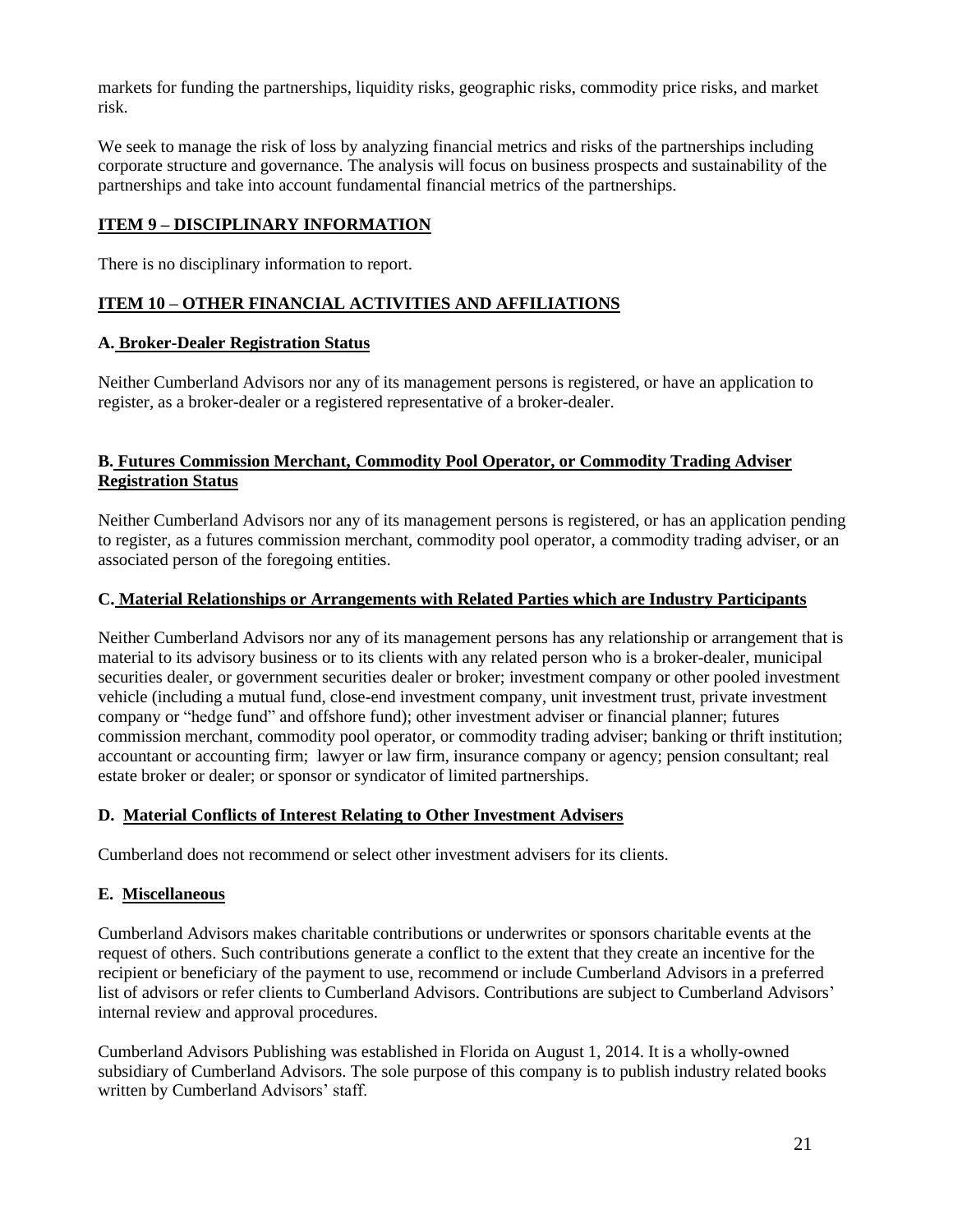Cumberland Consulting, LLC, is a limited liability company organized under the laws of the State of Florida, filed on April 15, 2010. David Kotok is the sole member. The company has not transacted any business since inception.

# **ITEM 11 – CODE OF ETHICS, PARTICIPATION OR INTEREST IN CLIENT TRANSACTIONS AND PERSONAL TRADING**

# **Code of Ethics**

Cumberland Advisors has adopted a Code of Ethics that covers personal securities transactions by its employees and associated persons. The Code of Ethics also describes Cumberland Advisors' standards of business conduct, compliance with federal securities laws, and Cumberland Advisors' fiduciary duty to its clients. A copy of our Code of Ethics is available, free of charge, to any client or prospective client upon request by calling 800-257-7013, extension 350.

While Cumberland Advisors believes that the individual investment activities of its employees and associated persons should be encouraged, it seeks to avoid conflicts of interest (or even the appearance of conflicts) surrounding the advisory services it provides to its clients and the personal investments of its employees and associated persons. Pursuant to the Code of Ethics, certain restrictions apply to the investment activities of persons associated with Cumberland Advisors. In general, in any situation where the potential for a conflict exists, transactions for clients must take precedence over personal transactions of such employees or associated persons. Should any situation arise which is not specifically governed by this Code of Ethics, this general intent shall govern the resolution of the matter.

Both employees of Cumberland Advisors and the firm's proprietary account may invest in the same securities as those in clients' managed accounts. This may present a conflict of interest, in that Cumberland Advisors or its employees may obtain a better execution on a trade than a managed client. In order to address this potential conflict, Cumberland Advisors has the following rules in effect.

1. All employees must request and receive approval prior to any trading being done in their non-managed personal securities accounts.

# 2. Employee Equity Trades

The Portfolio Manager of each style is responsible for the frequency and selection of securities traded in each portfolio. Some securities may be simultaneously traded by different portfolio managers in several different styles. Employee trades may be completed the same day as Managed Account trading as long as all Managed account trading in the particular style has been completed. This may result in employee trades completed in "XYZ" security in Global (or other style) accounts being executed the day before trades for "XYZ" are completed in a Managed account in the Tactical Trend or other styles.

### 3. Employee Fixed Income Trades

Employee and Cumberland Advisors proprietary account fixed-income trade orders may be included with or traded on the same day as fixed-income trade orders in the same securities that are traded for managed accounts. If a fixed-income trade order is not completely filled, the employee and/or Cumberland Advisors proprietary account trade orders will be the first orders dropped out of the allocation procedure. One or more ERISA Accounts may be dropped based upon the parameters described herein. Each ERISA Account will be evaluated based upon the actual duration of the account in comparison to the [target] duration selected by the plan's fiduciary. An ERISA Account will have priority over another ERISA Account to the extent that is further from its target duration from the other ERISA Accounts.

4. There is no blackout period or prior approval needed when employee or Cumberland proprietary accounts trade mutual funds.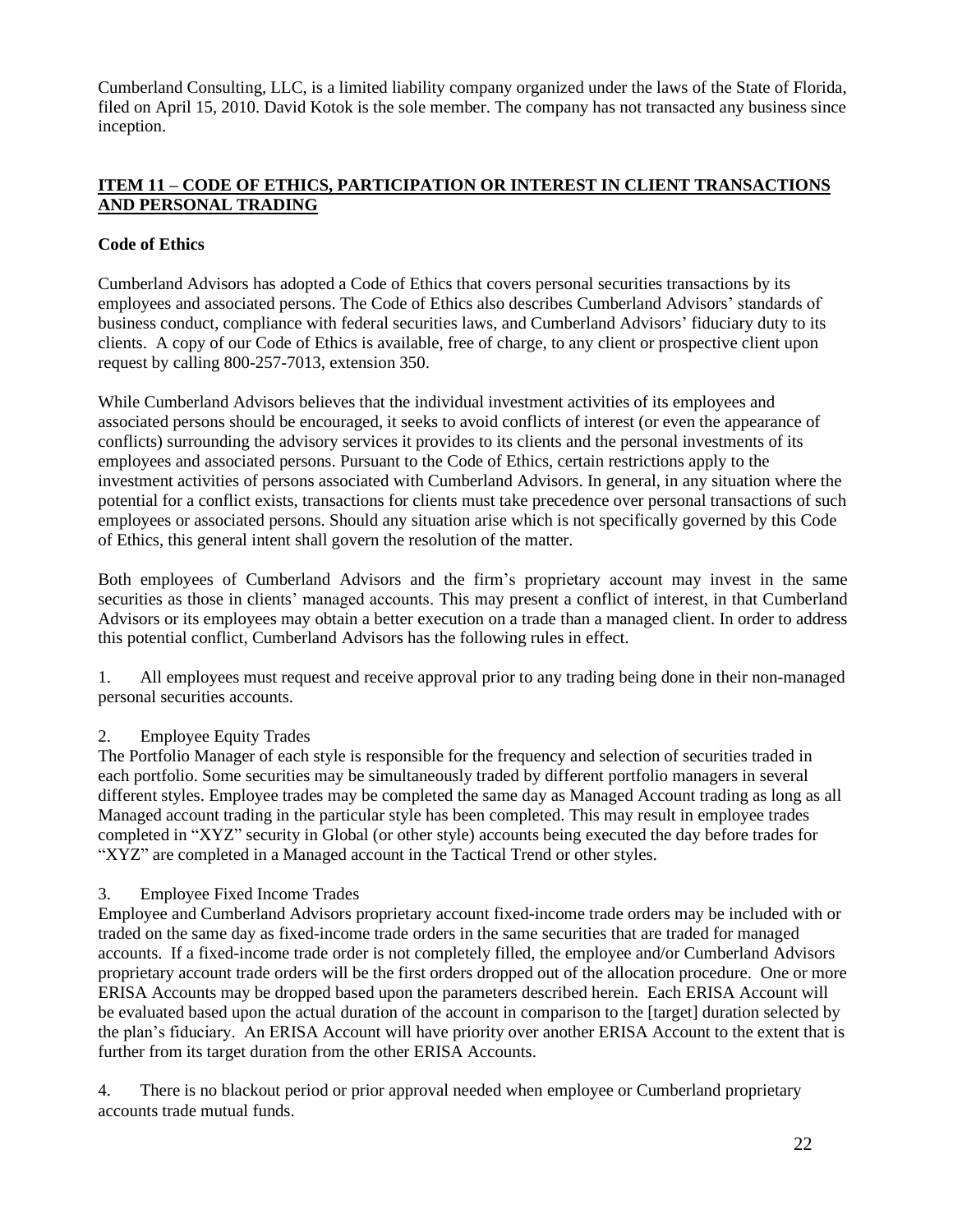# **ITEM 12 – BROKERAGE PRACTICES**

### **A. Factors Considered in Selecting or Recommending Broker-Dealers for Client Transactions**

When choosing a broker to execute a trade for a client's account, Cumberland Advisors seeks to obtain the best execution for the client while taking the following into consideration: the price at which the trade will be executed, cost of effecting the transaction, the ease and speed of execution, the reliability of the broker through past experience, and the ability to work a large order without negatively affecting the market. In the case of fixed-income securities, we may also consider whether the broker provides Cumberland with liquidity and competitive pricing on smaller lots of bonds, as well as who is the lead manager on a new issue.

1. Research and other Soft Dollar Benefits - Subject to its general policy of seeking quality execution at reasonably competitive rates, and unless instructed by a client to use a particular broker dealer(s), Cumberland Advisors may execute transactions for any account through broker-dealers including trades that include commissions received from riskless principal transactions eligible for soft dollar credits under Section 28(e) of the Securities Exchange Act of 1934, as amended ("the1934 Act") and the allocation of principal business and portfolio brokerage and the acquisition of securities in underwritings. A portion of the commission paid by the client will be used to provide Cumberland Advisors with research and other services designed to assist in the furnishing of investment advice to its client accounts.

When client brokerage commissions are used to obtain research or other products or services, Cumberland Advisors receives a benefit, because we do not have to pay for these services directly. This could provide an incentive for Cumberland Advisors to select a broker-dealer based on our interest in receiving the research or other products or services, rather than on the best interest of our client in receiving the most favorable execution. Commissions (or markups or markdowns) charged by brokers providing soft-dollar services may be higher than those charged by brokers not providing these services.

Soft dollar services are used to benefit all of our client accounts. Services are not allocated proportionately to the soft dollar credits each account generates. Receipt of these services, in exchange for soft dollars, benefits Cumberland Advisors by, among other things, allowing Cumberland Advisors to (i) supplement its own research and analysis activities and (ii) receive the views and information of individuals and research staff of other securities firms having special expertise on certain companies, industries, areas of the economy and market factors without having to produce or pay directly for such research, products or services.

Research services provided by brokers may include information on the economy, industries, groups of securities, individual companies, statistical information, accounting and tax law interpretations, political developments, legal developments affecting portfolio holdings, technical market action, pricing and appraisal services, credit analysis, measurements analysis, performance analysis and analysis of corporate responsibility issues. Such research services are received primarily in the form of written reports, access to various computer-generated data and research software.

Cumberland Advisors has soft-dollar arrangements with WallachBeth Capital LLC, BTIG, Cantor Fitzgerald, Convergex and Academy Securities. Except for Academy Securities, equity trades are done through these firms at 4 cents per share and 3.992 cents of that is accrued for research services. Cumberland Advisors has an agreement with Academy Securities where Cumberland Advisors decides the commission on Agency fixed-income trades and 50% of the commission is credited to soft dollars.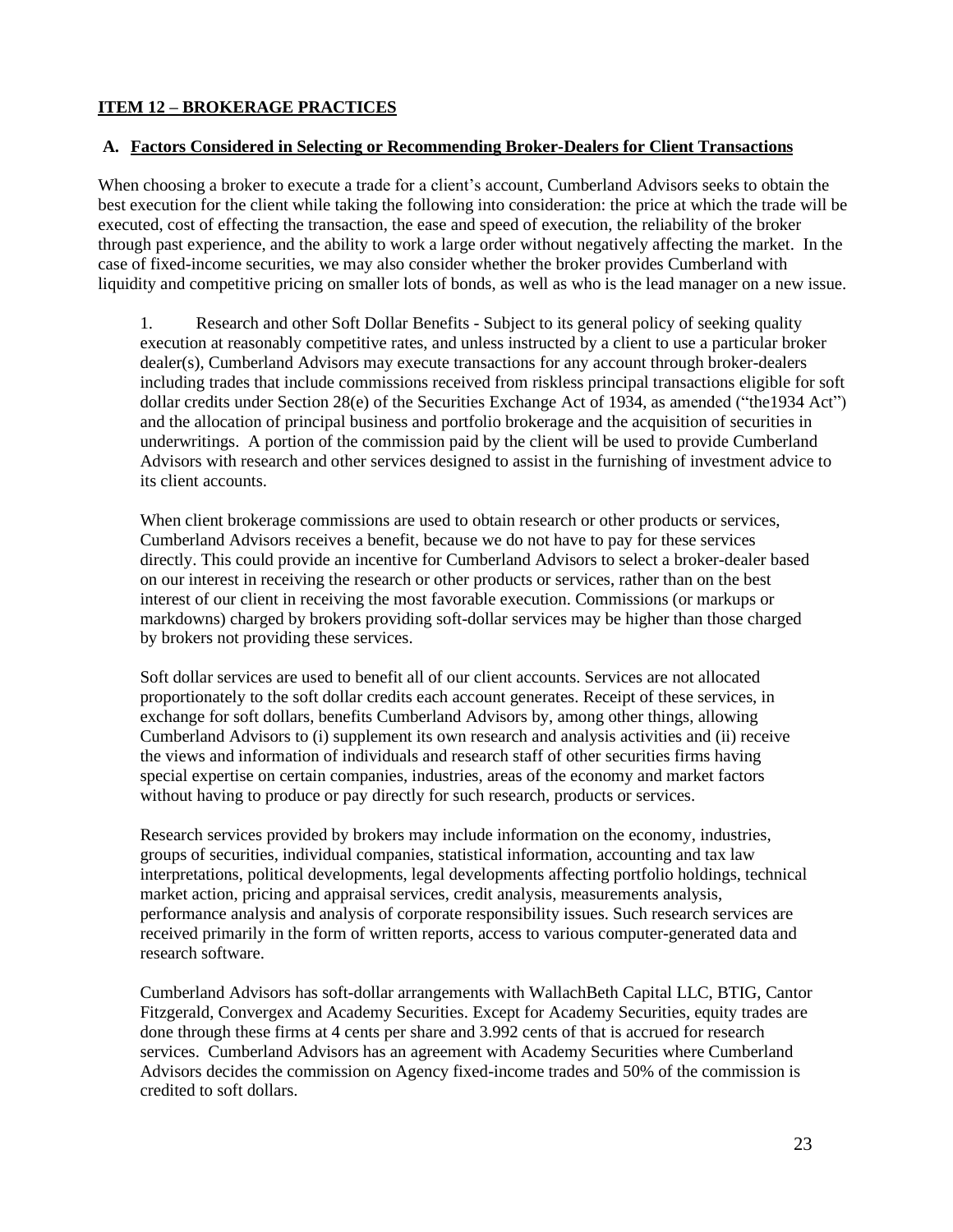During 2021, the following research services were paid using soft dollars:

Action Economics, economic and market research reports and updates;

Arbor Research & Trading, macro investment analysis integrated qualitative and quantitative overviews of the economy and the fixed-income, equity, currency and commodity markets;

BCA research services, research reports on equity markets, global and European investment strategies and US bond strategies;

Bloomberg research and pricing data; Robert Brusca - FAO Opinions, research on the economy, global trends, and political changes; Dorsey Wright Associates, global technical research; Investor tools/Credit Scope Moody's Credit View, fixed-income and interest rate research; Standard and Poors, Global Market Intelligence; Oxford Economics; Stratfor, geopolitical commentary; Data Trek, contrarian, value analysis.

While there are no soft-dollar agreements in place with the following brokers, we have executed trades through these brokers and received proprietary economic and fixed-income market research material from them during 2021: Morgan Stanley; Goldman Sachs; Citibank; Barclays; Morgan Keegan; BMO; Merrill Lynch; JP Morgan; Piper Sandler; Wells Fargo; Citigroup; Stifel, Nicolaus & Company and Loop.

The majority of our equity trades in 2021 were done through Convergex. Convergex has provided electronic connectivity with our order management system. The connectivity gives Cumberland a portal by which we are able to enter orders with direct access to the market. Orders are executed quickly and efficiently. In some cases, where entering a large order all at once would negatively affect the market, we have the ability to work larger orders in pieces in an efficient manner. Convergex also has the ability to create a basket of illiquid ETFs. When necessary, in trading an illiquid security, Convergex can combine direct and wrap accounts. This allows the system to execute transactions in both account types at the same price. Wrap account transactions would be done as step-outs in this situation and not charged any commission fees.

2. Brokerage for client referrals – not applicable

3. Directed brokerage – In some cases, a client may be allowed to direct trades to a particular broker. This is determined on a case by case basis. When a client directs Cumberland to use a specific broker for executing a securities transaction, Cumberland may be unable to achieve the most favorable execution of the client's transaction. For example, we may not be able to aggregate trades with other accounts, which could result in higher transaction costs to the client.

Cumberland serves as a portfolio manager in several wrap-fee programs. These wrap fee programs are arrangements in which investment advisory services, brokerage execution services and custody are provided by a sponsor for a single predetermined "wrap" fee (regardless of the number of trades completed by a client) Generally, clients participating in a wrap-fee program ("Wrap Program Clients") pay this single, all-inclusive fee quarterly to the program sponsor, based on the net assets under management. Cumberland receives from the program sponsor a portion of the wrap fee for the portfolio management services it provides. Each program sponsor has prepared a brochure which contains detailed information about its wrap-fee program, including the wrap fee charged. Copies of each brochure are available from the program sponsor upon request. Wrap Program Clients should note that we may execute transactions for their accounts through the wrap sponsor if directed by the client or wrap sponsor. Transactions executed through a wrap sponsor may be less favorable in some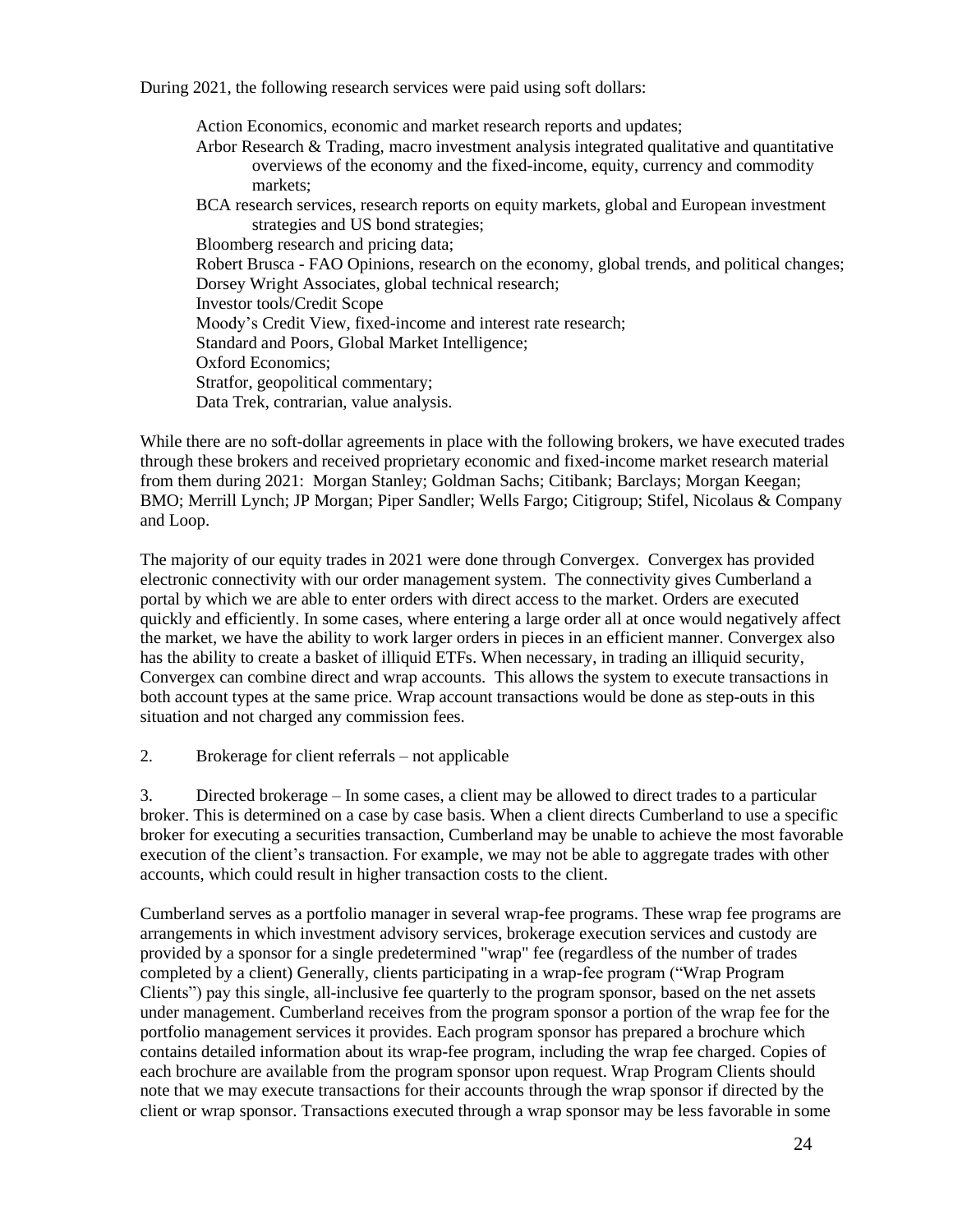respects than Cumberland's clients whose trades are not executed through the wrap sponsor. This is because we may not have the ability to negotiate price or take advantage of combined orders or volume discounts. Cumberland may be constrained in obtaining best execution for Wrap Program Clients by sending trades to the wrap program sponsor.

# **B. Order Aggregation**

When executing client transactions, where the accounts involved are held at the same custodian, trades may be bunched (or aggregated) with other clients' trades. This increases the average size of orders to brokers and can result in a better execution. Small odd-lot-sized trades can result in a negative price difference to the client. Accounts held at different custodians cannot be bunched together.

### **C. Services provided by Schwab Advisor Services**

Schwab makes available to us products and services that may benefit us but may not directly benefit you or your account. These products and services assist us in managing and administering our clients' accounts. Schwab makes available software and other technology that:

- Provides access to client account data,
- Facilitates trade execution and order processing,
- Facilitates payment of our fees from our clients' accounts, and
- Assists with back-office functions, recordkeeping and reporting.

Schwab also offers other services intended to help us manage and further develop our business enterprise. These services include:

- Educational conferences and events,
- Technology, compliance, legal, and business consulting, and
- Publications and conferences on practice management and business succession. Schwab may discount or waive fees for some of these services or pay all or part of a third party's fees.

### **D. Non-cash compensation**

From time to time, custodians and other investment advisors with which Cumberland Advisors has a relationship will invite Cumberland Advisors personnel to education and training meetings that are primarily focused on current industry topics and issues. We find these meetings valuable in assisting us in keeping up on current industry issues. Cumberland Advisors personnel may be offered complimentary admission to these events creating a non-cash compensation issue and a possible conflict of interest. Cumberland Advisors has created supervisory policies and procedures to ensure that the participation in these meetings is valuable to the firm and performed within industry guidelines.

### **E. Handling of Trade Errors**

It is Cumberland's policy to ensure trading errors are handled and corrected in a timely manner in the best interest of the client affected by the error. Specifically, when Cumberland or a Financial Professional causes a trade error to occur in a client account that results in a loss, Cumberland works with the relevant broker-dealer or custodian in order to reimburse any costs paid by the client, and make whole the client transaction as it should have originally taken place/or not taken place. If correcting the trade error results in a gain to Cumberland, Cumberland will keep that gain to offset future losses during the year. The retained gain is not shared with the Financial Professional or account owners and any net positive balance at the end of the year will be donated to a non-profit or charity. This situation would result in a benefit to Cumberland as we will receive a tax deduction for the gift.

All trade errors should be corrected within a reasonable period of time following discovery of the error. Cumberland will not use commissions from client accounts to correct trade errors. It is the policy of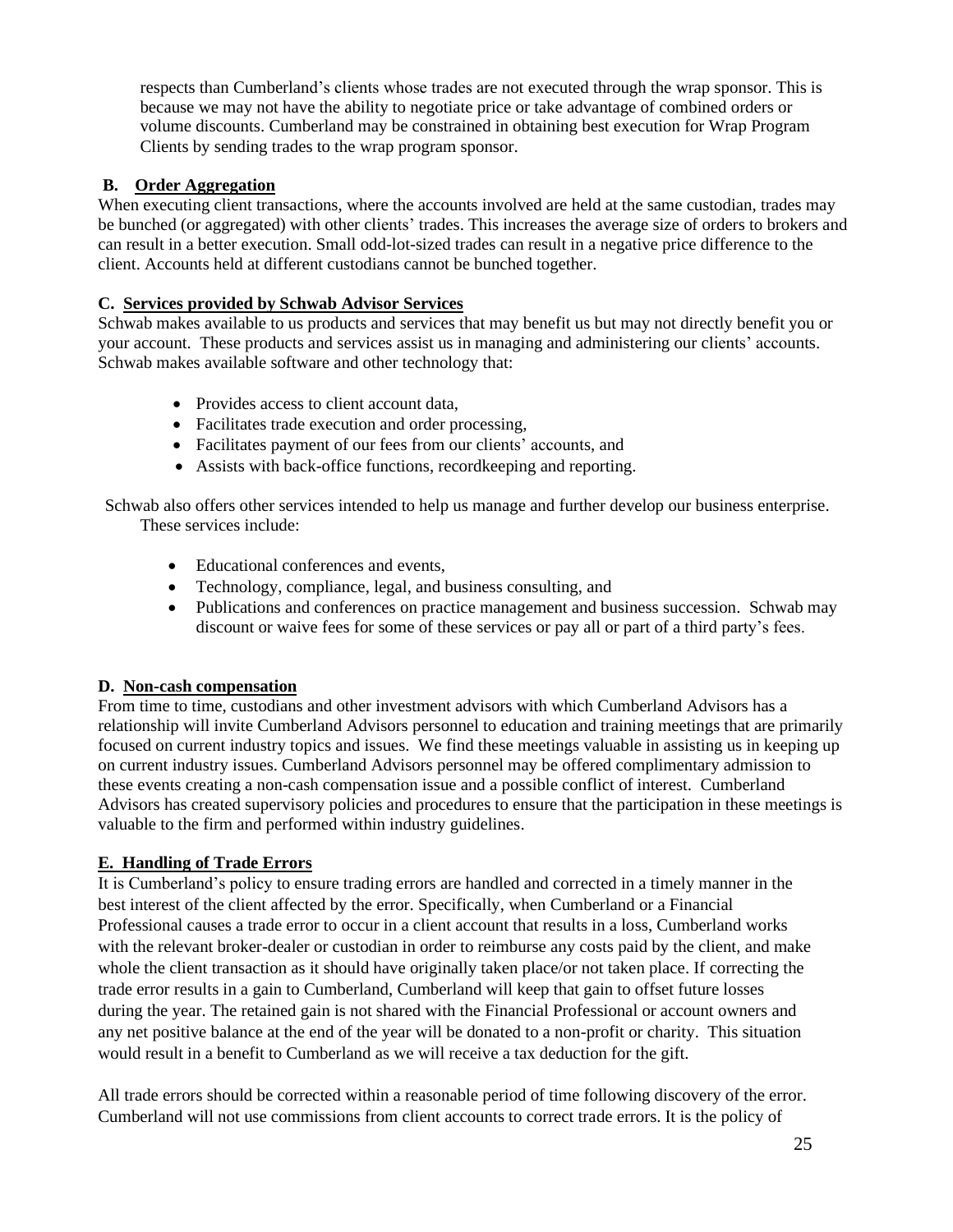Cumberland that Financial Professionals are not permitted to make payments to clients or to client accounts.

# **ITEM 13 – REVIEW OF ACCOUNTS**

### **A. Frequency and Nature of Review of Client Accounts or Financial Plans**

All accounts are reviewed quarterly by the investment adviser representative with staff assistance or client service representative assigned to such accounts. Such representative may also be the portfolio manager assigned to such account. Such representatives typically review the account to confirm that the account is invested according to its investment policy. Accounts are also reviewed on a random basis by the Compliance Department to confirm that the account is invested properly.

### **B. Factors Prompting Review of Client Accounts Other than a Periodic Review**

Client accounts are also reviewed on a non-periodic basis, specifically when investments with respect to such accounts are being bought or sold. In addition, clients may request a review of their accounts by the portfolio manager assigned to their account at any time. Accounts are also reviewed on a random basis by Cumberland Advisors' Compliance Department to determine/confirm whether accounts are invested properly.

# **C. Content and Frequency of Account Reports to Clients**

Clients receive from Cumberland Advisors written quarterly and annual reports regarding their accounts. These reports include the previous and current market value of the account and the performance of such accounts for the period in question. In addition, the reports list the assets that comprise the account and their respective market values. Clients may also request additional reports from Cumberland Advisors including confirms, gain and loss reports, and customized reports.

# **ITEM 14 – CLIENT REFERRALS AND OTHER COMPENSATION**

# **A. Economic Benefit for Providing Services to Clients**

Cumberland Advisors has a client who has their broker pay Cumberland Advisors for Cumberland Advisors' services provided to the client. Cumberland Advisors has no affiliation with and does not trade through said broker.

# **B. Compensation to Non-Supervised Persons for Client Referrals**

Cumberland Advisors has agreements in place with various solicitors who receive a percentage of the annual investment advisory fee charged to clients on accounts that were introduced to Cumberland Advisors by such solicitor. The fee paid to these solicitors is deducted from the advisory fee received by Cumberland Advisors from its clients, and therefore, is part of and not additional to the advisory fee charged to Cumberland Advisors' clients. This arrangement remains in place for the life of the account as long as the solicitor agreement remains in effect.

# **ITEM 15 – CUSTODY**

Cumberland Advisors will send a report to State Street Bank, TD Ameritrade, Charles Schwab and Co., and U.S. Bank for investment advisory fees. The custodians will then debit the accounts and forward the funds to Cumberland Advisors. If a client has designated one of these banks as the custodian for their account, the client will receive quarterly statements (monthly if there is any activity) from the bank. Clients should carefully review these statements. They should also compare these statements with the quarterly reports